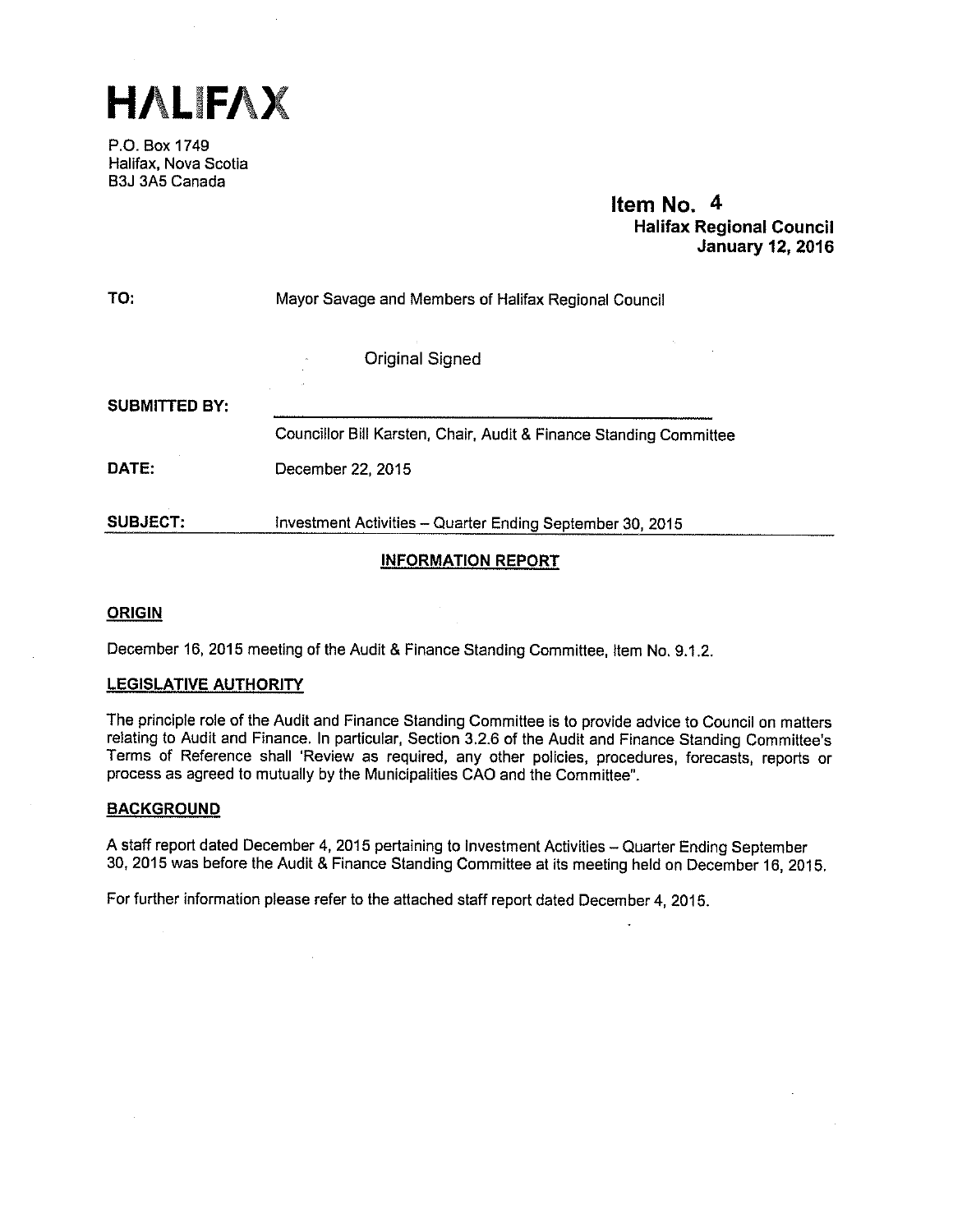# **DISCUSSION**

The Audit and Finance Standing Committee received the staff report dated December 4, <sup>2015</sup> at its meeting held on December 16, <sup>2015</sup> and forwarded it to Halifax Regional Council as an Information item.

#### FINANCIAL IMPLICATIONS

As outlined in the staff report dated December 4, 2015.

#### COMMUNITY ENGAGEMENT

All meetings of the Audit & Finance Standing Committee are open to the public. The agenda and reports are provided online in advance of the meeting

## **ATTACHMENTS**

1. Staff report dated December 4, 2015

A copy of this report can be obtained online at http://www.halifax.ca/commcoun/index.php then choose the appropriate Community Council and meeting date, or by contacting the Office of the Municipal Clerk at 902.490.4210, or Fax 902.490.4208.

Report Prepared by: Liam MacSween, Legislative Assistant, 902.490.6521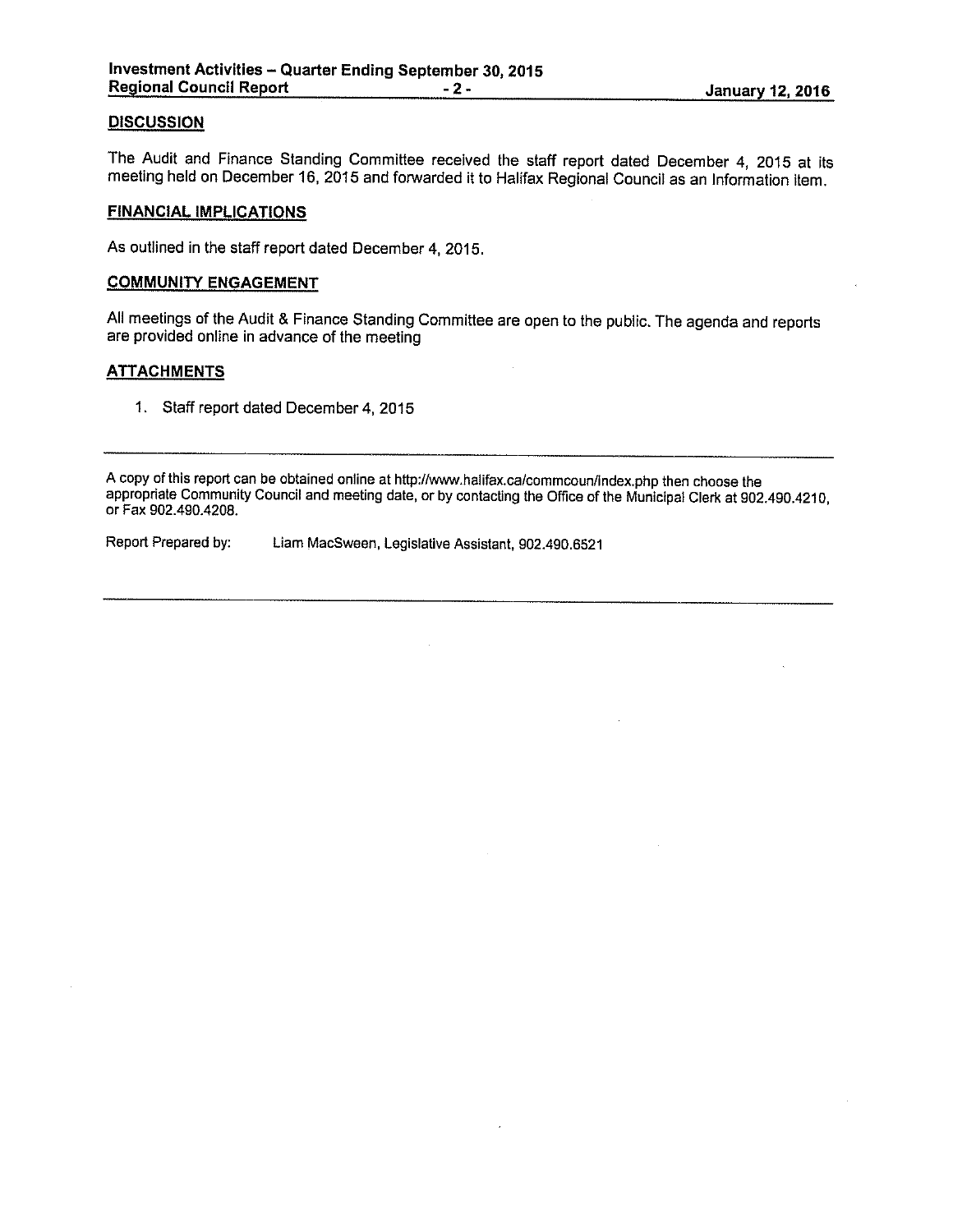

P.O. Box 1749 Halifax, Nova Scotia B3J 3A5 Canada

# **Attachment 1 Audit and Finance Standing Committee December 16, 2015**

| TO:                  | Councillor Bill Karsten, Chair and Members of the Audit and Finance Standing Committee |
|----------------------|----------------------------------------------------------------------------------------|
|                      | Original Signed                                                                        |
| <b>SUBMITTED BY:</b> | Amanda Whitewood, Director of Finance and Information Technology / CFO                 |
| DATE:                | December 04, 2015                                                                      |
| <b>SUBJECT:</b>      | Investment Activities - Quarter Ending September 30, 2015                              |

# **ORIGIN**

Quarterly report of investment performance and adherence to approved Investment Policy.

# **LEGISLATIVE AUTHORITY**

Section 121(1) of the HRM Charter requires that funds be invested pursuant to an Investment Policy adopted by Council and approved by the Minister of Service Nova Scotia and Municipal Relations or invested pursuant to the Trustee Act. Where HRM has chosen to adopt an Investment Policy and the Minister has approved the Policy investment activities are governed by this Policy.

## **RECOMMENDATION**

It is recommended that the Audit and Finance Standing Committee forward this report to Halifax Regional Council as an information item.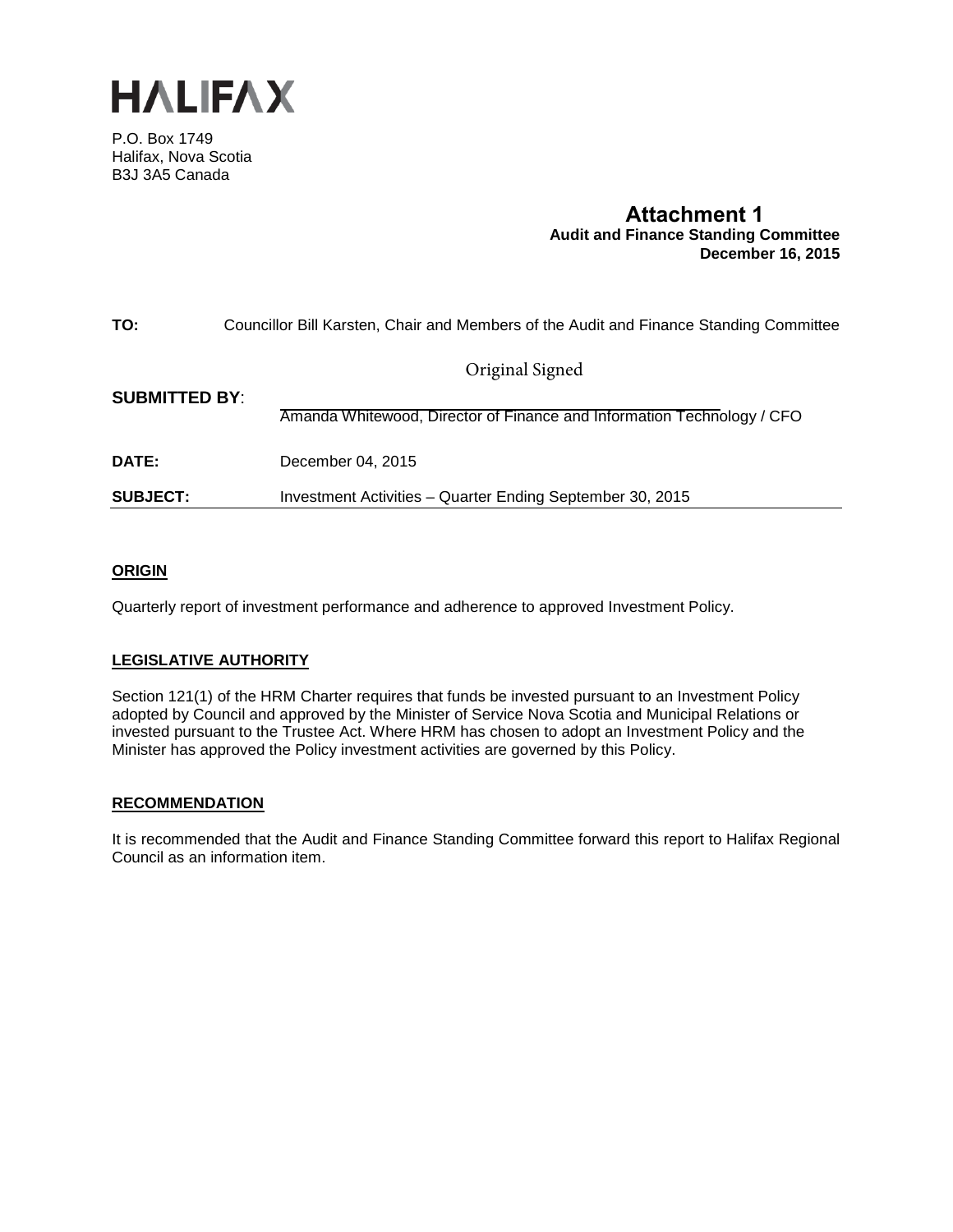# **BACKGROUND**

The HRM Investment Policy calls for quarterly reporting by the Treasurer to Council and the Investment Policy Advisory Committee (the Investment Committee). The report for the Quarter ending September 30, 2015 has been reviewed by the Investment Committee. A report from the Investment Committee on compliance with the HRM Investment Policy has also been sent to the Audit and Finance Standing Committee meeting of December 16, 2015.

## **DISCUSSION**

## Overall Results

Operating Fund Investment Income to September 30, 2015 was \$859,129 versus a budget of \$800,000 for a surplus of \$59,000. This surplus was primarily due to a higher rate of return than budgeted in the first quarter of the year as the rate of return for this quarter was equal to the budget of .24%. Cash flows were also pretty much equal to the previous year. While our rate of return is on budget at this time, the impacts of the Bank of Canada rate cut in July will have a negative influence on Investment Income for the balance of the fiscal year.

#### **HRM Investment Activities**

HRM Money Market Pool investment performance is summarized below in comparison with the Mercer Investment Consulting Survey of Canadian Institutional Pooled Funds for periods ending September 30, 2015:

| <b>Money Market Funds</b>                | 3 Months (to September | <b>YTD</b> (to September | 1 Year (to September |
|------------------------------------------|------------------------|--------------------------|----------------------|
|                                          | 30, 2015               | 30, 2015)                | 30, 2015             |
| 5 <sup>th</sup> Percentile               | .26%                   | .84%                     | 1.15%                |
| $\overline{1}^{\rm st}$ Quartile         | $.21\%$                | .75%                     | 1.06%                |
| <b>Mercer Median</b>                     | .20%                   | .71%                     | 1.01%                |
| $\overline{3}^{rd}$ Quartile             | .17%                   | .61%                     | .89%                 |
| $\overline{95}$ <sup>th</sup> Percentile | .12%                   | .57%                     | .82%                 |
| Dec 91 Day T-Bills                       | .15%                   | .55%                     | .77%                 |
| <b>HRM</b>                               | .24%                   | .77%                     | 1.08%                |

Relative performance was again quite positive, the 3 month rate was above the  $1<sup>st</sup>$  Quartile, the Year to Date rate was above the 1<sup>st</sup> Quartile and the one year return was above the 1<sup>st</sup> Quartile. These returns are before any allowance for fees that could be paid for external management. The investment bank accounts continue to be largely responsible for this relative performance. The rate of return from the Government half of the portfolio continues to deteriorate as maturities are re-invested in the lower interest rate environment.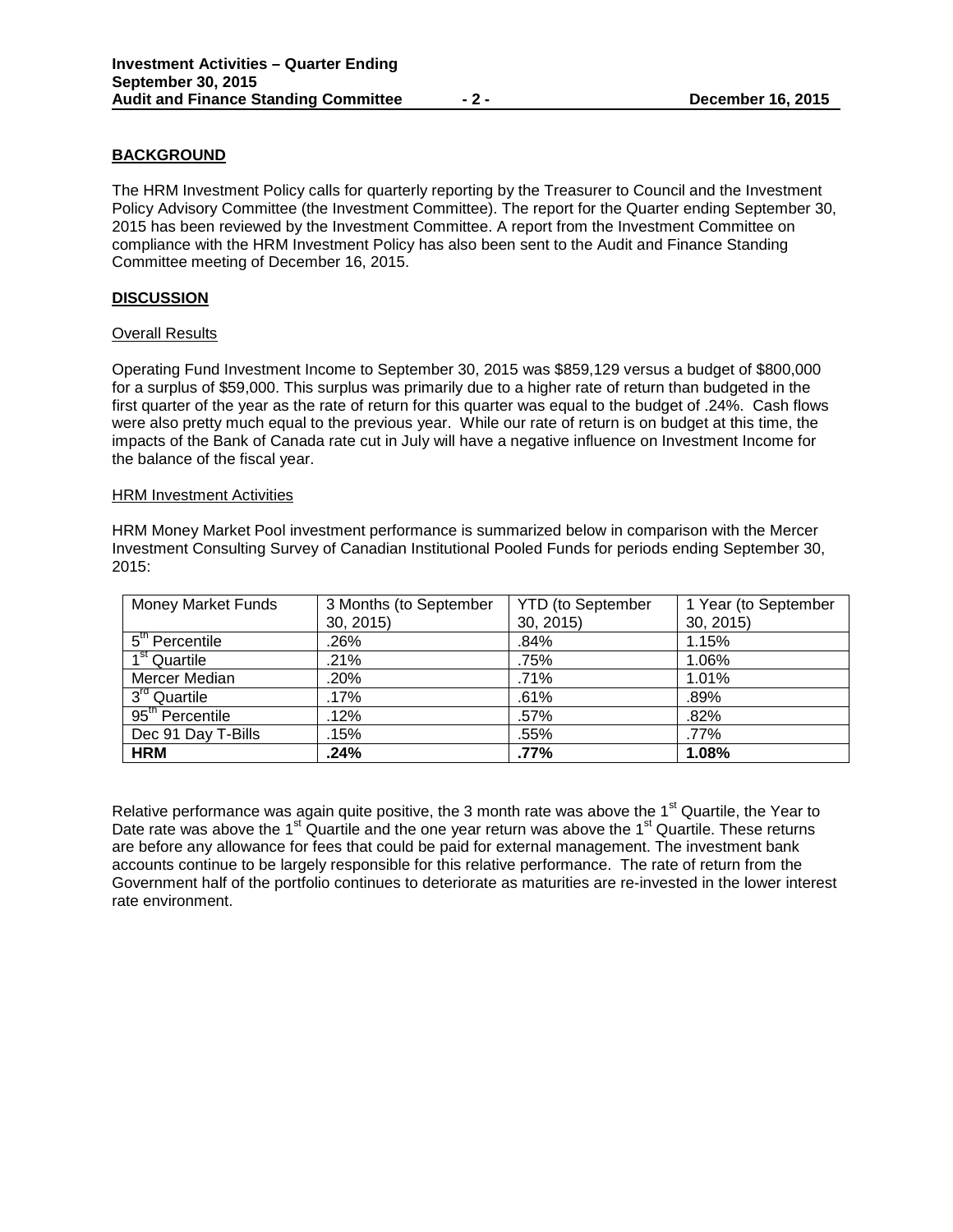

As shown in the graph below, over the longer term HRM investment performance closely matches the Mercer Median with fee savings also accruing to HRM.

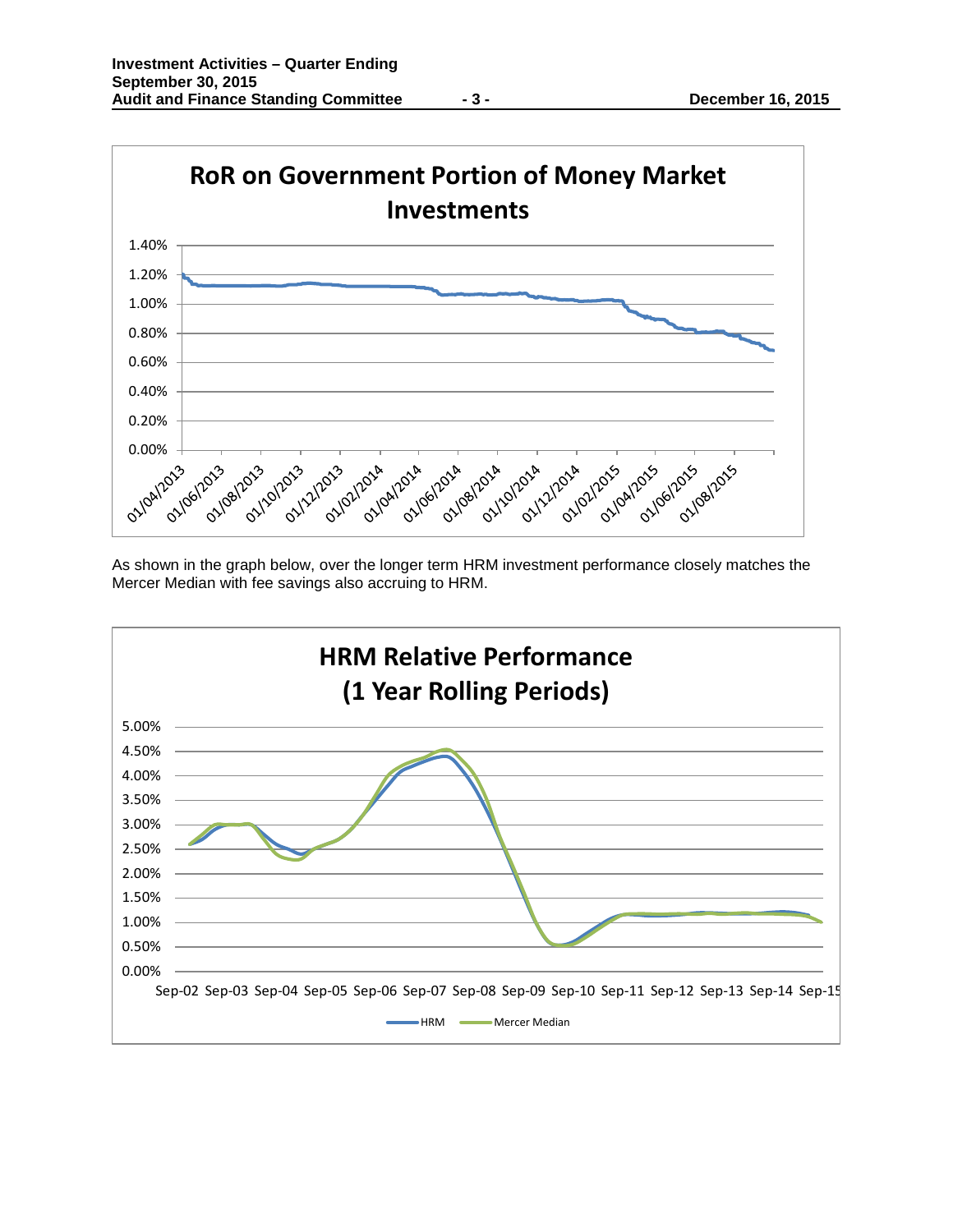During the quarter, HRM made 23 money market investments made at a cost of \$75,817,000 with an average term to maturity of 109 days. This compares to last year when 29 investments were made at a cost of \$69,270,000 with an average term of 126 days. Similar to last year our predominant strategy was to allocate funds to the investment bank accounts and when necessary use Government instruments to manage sector weights and cover cash needs.

Funds held in the investment bank accounts, including Term Deposits, totaled \$119,933,000 by the end of the Quarter. Incremental income over BA's and BDN's, using a rate of .55% as a proxy for the BA and BDN rates, was \$189,000 for the Quarter.

The cumulative incremental gross investment income from the 2007 Policy change that expanded the Non-Government Sector Weight was \$1,522,000 or a \$121,000 increase during the Quarter.

#### HRM Short Term Bond Pool

There were no additions or maturities in the Bond Pool during the Quarter. At the end of the Quarter the Bond Pool consisted of \$14,000,000 of bonds with yields ranging from 1.59% to 2.78% with a simple average yield of 2.26%. The term to maturity ranges from December 2015 to December 2018.



## Cash Flows

Operating Fund Cash and Investment balances are running pretty much at the levels of the previous year. At the end of the Quarter these balances were some \$2,000,000 below the previous year's level. This appears to be as a result of some timing differences in some payments.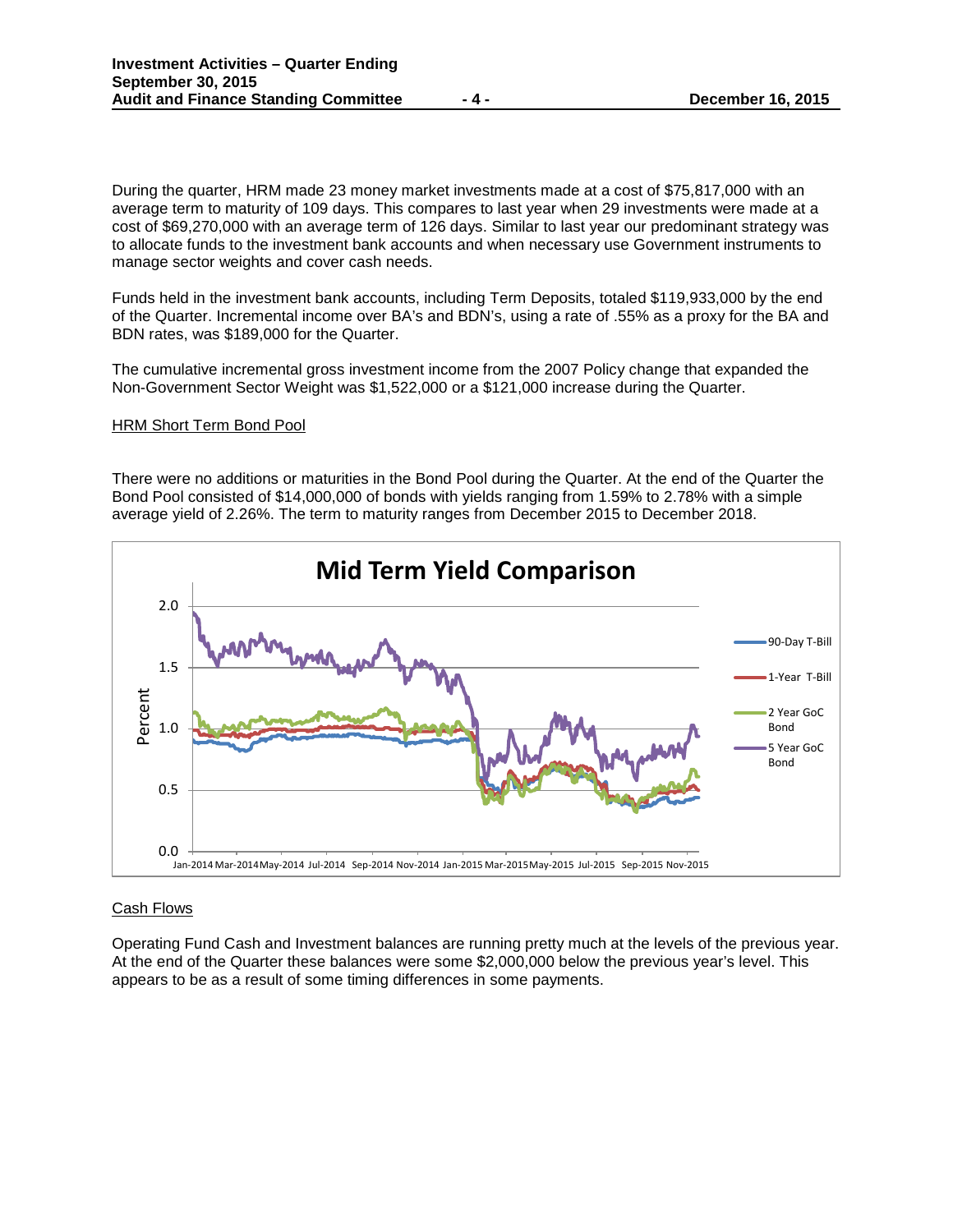



During the Quarter there were a number of instances where there were variances from the Investment Policy Sector Weight guidelines. All of these temporary variances were discussed with the Committee. The number of variances this quarter increased substantially from previous quarters. The committee was in agreement with staff's assertion that they did not constitute a material increase in risk to the portfolio. The Committee expressed concern with staff's recent use of temporary discretion in the management of cash flows and recommended corrective actions be developed. Staffs response to this is that no corrective action is required at this time. Staff believes that the objectives of the policy listed above have been met. From a preservation of capital objective, no capital has been lost. From a competitive return objective, the greater rate of return of roughly 0.5% in our bank accounts over Government instruments yielded an extra \$1,300.00 in investment income. From a liquidity objective, the overages ranged from 0.1%-4.0% of the total portfolio over the Sector Weights guideline limit. During staff vacations the cash from the maturities of provincial instruments goes into our Scotiabank account instead of being reinvested in other provincial Instruments. The primary goal of staff is to ensure that there is sufficient cash in our bank account to cover planned and unexpected payments.

## Subsequent to End of Reporting Quarter

On October 21st The Bank of Canada maintained interest rates as it sees risks to financial stability evolving as expected. Meanwhile on November 3rd in the United States the Federal Reserve elected to keep rates unchanged. They state that the pace of recovery continues to be slow with modest income growth, high unemployment, tight credit and lower housing wealth.

The investment bank accounts, which are for the most part linked to the commercial bank prime rates, are continuing to provide significantly better returns than are available from BA's and Government's

## Outlook & Strategy

The dominant strategy will again be to maximize the returns from the investment bank accounts, keeping in mind that their liquidity adds a safety factor, while looking for opportunities in the Government half of the portfolio.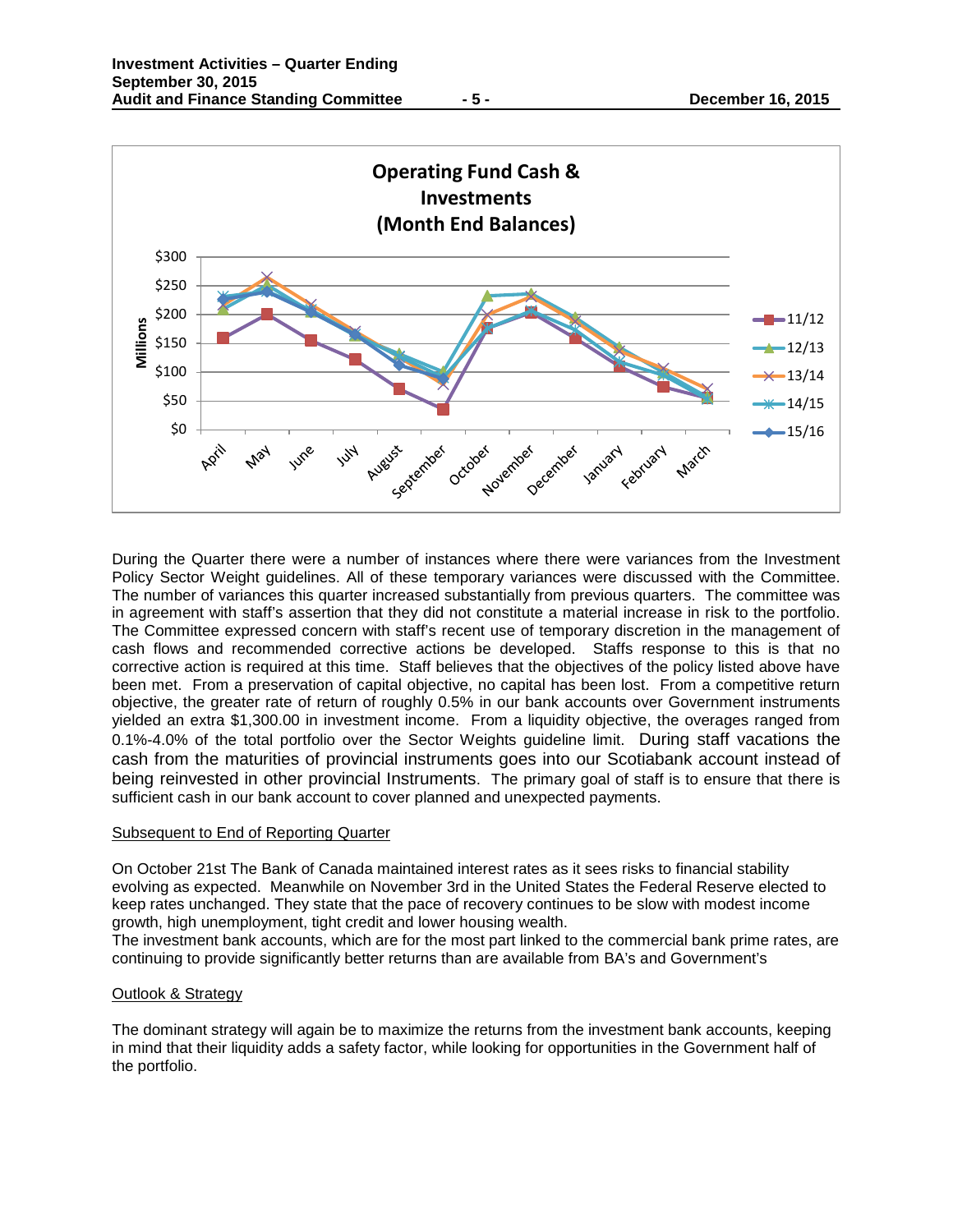#### Policy Compliance

#### Objectives:

Preservation of Capital - There was no loss of capital during the Quarter.

Liquidity – Overdraft charges were not incurred and sufficient cash was available to meet all requirements. The funded ratio of the Reserves at Quarter end was 100%.

Competitive Return on Investments - The rate of return was above median for the year ending September 30, 2015 before allowing for fees that could have been paid to an external management firm. Staff maintain that the Policy benchmark was met.

#### Strategies:

Diversification of Investment Portfolio - Staff believe that diversification has been adequately maintained under the constraints of the Policy.

Regular Review of Performance - Performance data continues to be reported to the Investment Policy Advisory Committee.

Risk Management Approach – In implementing investment decisions staff seek a balance between the Objectives of the Investment Policy and the risks inherent in markets to look to achieve an optimal rate of return.

#### **FINANCIAL IMPLICATIONS**

Actual Operating Fund investment income to September 30, 2015 was \$859,000 versus a budget of \$800,000.

The actual rate of return for the quarter was equal to the budgeted rate of .24%. The rate for the six months period was .49% versus a budgeted rate of .48%. The surplus was primarily due to a higher rate of return than budgeted in the previous quarter as cash flows for the quarter were pretty much equal to the previous year. It is too early to make reasonable projections for Operating Fund Investment Income for the fiscal year however information currently available to staff suggests that Operating Fund Investment Income may come in on budget at \$1,600,000.

## **COMMUNITY ENGAGEMENT**

Investment activities are reported quarterly to the Investment Policy Advisory Committee. The majority of members of this Committee (4 of 6) are volunteers from the general public. The Committee reports to Audit and Finance Committee of Council quarterly on compliance with the Investment Policy. In addition, the Committee conducts an annual review of the Investment Policy and makes recommendations for any changes considered appropriate.

## **ENVIRONMENTAL IMPLICATIONS**

N/A

## **ALTERNATIVES**

N/A

## **ATTACHMENTS**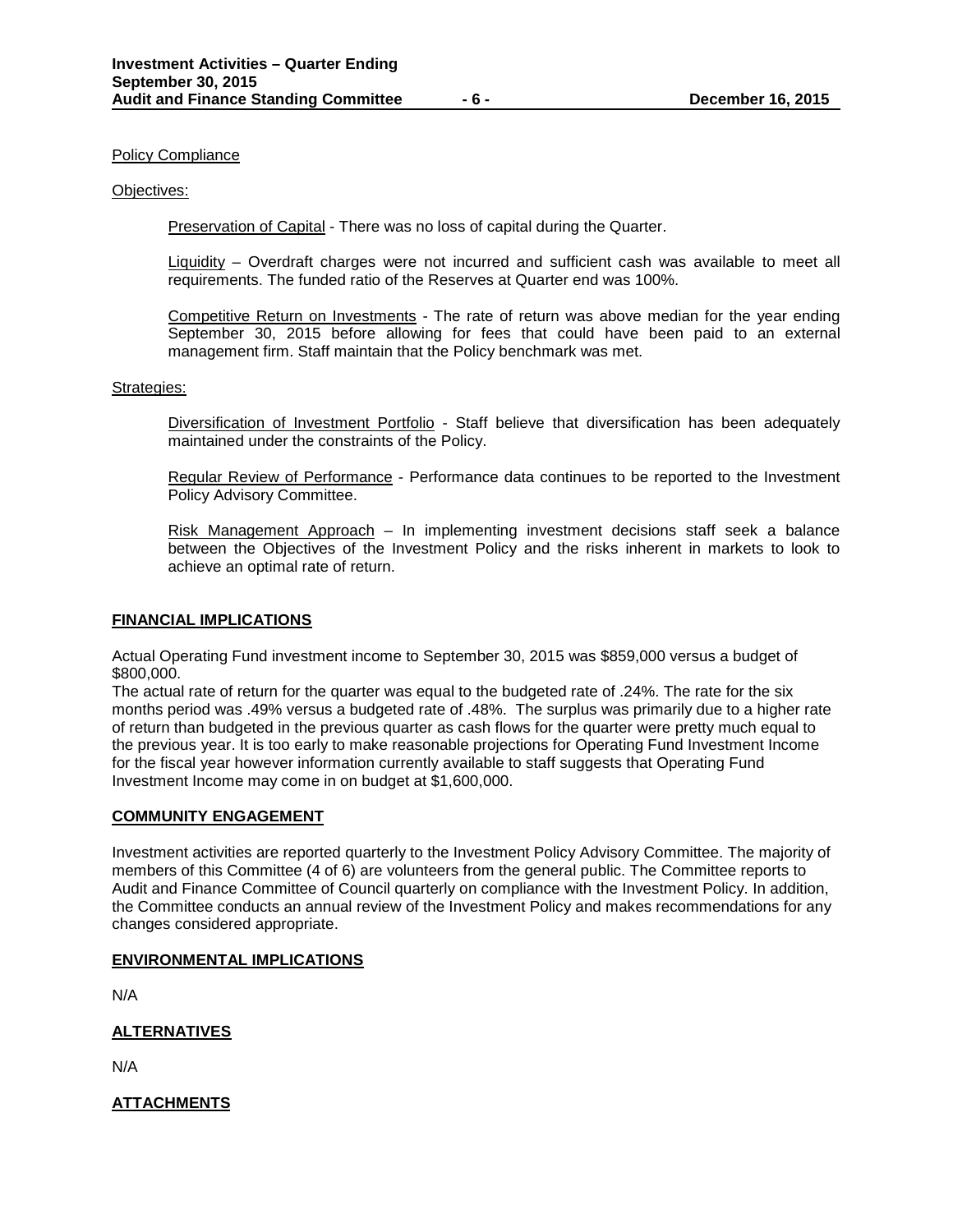Sector Weight Schedules @ September 30, 2015 (Schedules A,B,C,D & E) Appendix A - Economic Statistics and Central Bank Actions Appendix B - List of Eligible Investments Appendix C - DBRS Rating Scale

A copy of this report can be obtained online at http://www.halifax.ca/commcoun/index.php then choose the appropriate Community Council and meeting date, or by contacting the Office of the Municipal Clerk at 490-4210, or Fax 490-4208.

Report Prepared by : Shawn Willia, Deputy Treasurer, 490-2023 Original Signed

Report Approved by: Jerry Blackwood, CGA, Manager of Revenue, Treasurer 490-6470

\_\_\_\_\_\_\_\_\_\_\_\_\_\_\_\_\_\_\_\_\_\_\_\_\_\_\_\_\_\_\_\_\_\_\_\_\_\_\_\_\_\_\_\_\_\_\_\_\_\_\_\_\_\_\_\_\_\_\_\_\_\_\_\_\_\_\_\_\_\_

Original Signed

Financial Approval by:

Amanda Whitewood, Director of Finance & ICT/CFO, 490-6308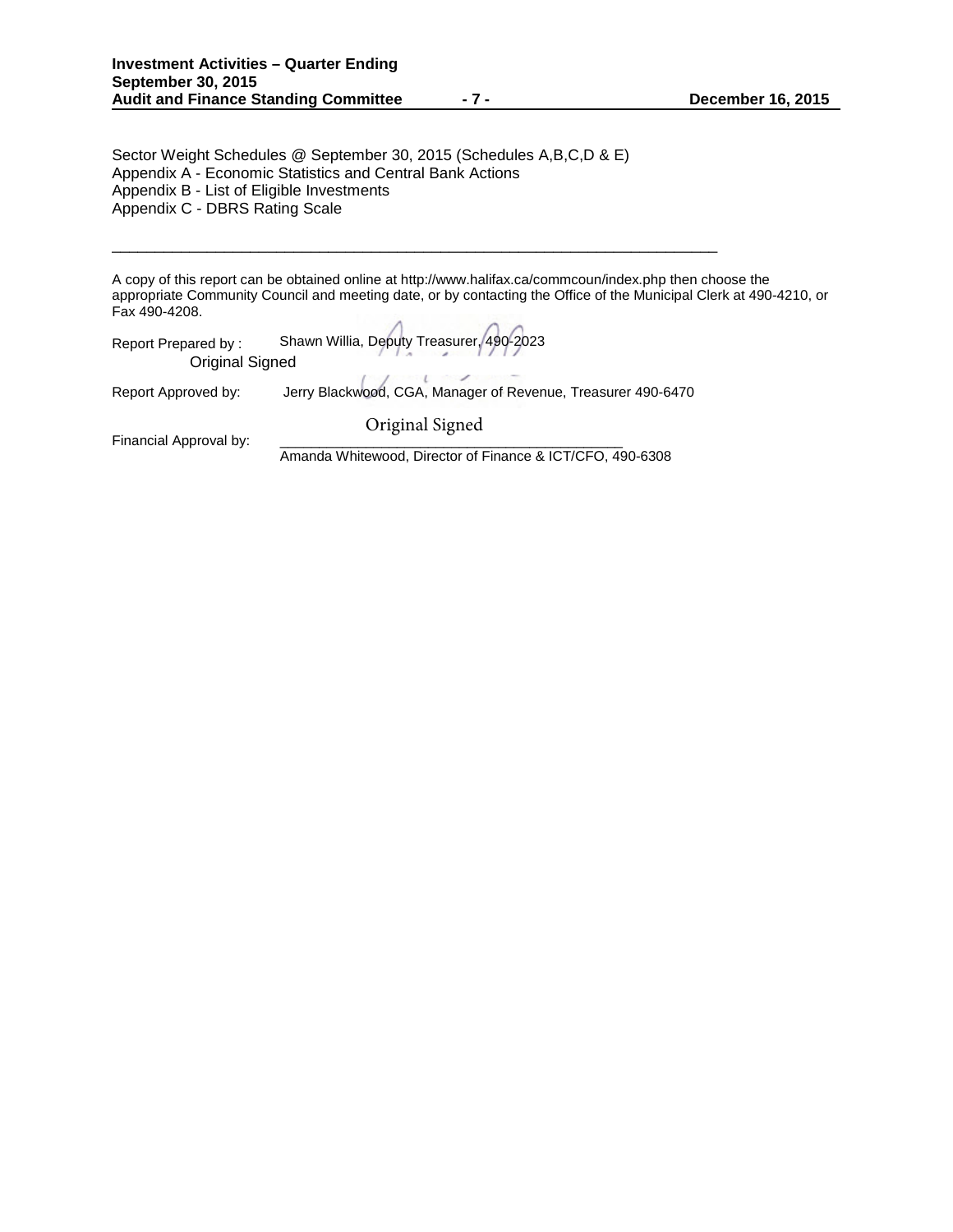|                                                                            | Sector Weights @ September 30, 2015                 |                                               |          | SCHEDULE A                           |            |                            |            |  |
|----------------------------------------------------------------------------|-----------------------------------------------------|-----------------------------------------------|----------|--------------------------------------|------------|----------------------------|------------|--|
|                                                                            | <b>Category Status</b>                              | Cumulative<br>Amount Invested<br>@ Book Value | %        | Guideline Limit                      | %          | <b>Limit Available</b>     | %          |  |
| <b>CASH &amp; EQUIVALENTS</b>                                              |                                                     |                                               |          |                                      |            |                            |            |  |
| <b>Federal Government &amp; its Guarantees</b>                             | Open                                                | 0                                             | 0%       | 296,855,107 100%                     |            | 293,854,645                | 99%        |  |
| <b>Federal Government</b>                                                  | Open                                                | 0                                             | 0%       |                                      |            |                            |            |  |
| <b>Business Development Bank</b><br>Canada Mortgage & Housing Corp.        | Open<br>Open                                        | $\Omega$<br>0                                 | 0%<br>0% |                                      |            |                            |            |  |
| Canadian Wheat Board                                                       | Open                                                | $\Omega$                                      | 0%       |                                      |            |                            |            |  |
| <b>Export Development Canada</b><br>Farm Credit Corp                       | Open<br>Open                                        | $\mathbf 0$                                   | 0%       |                                      |            |                            |            |  |
| <b>Provincial Governments &amp; their Guarantees</b>                       | R-1 Mid or Greater                                  | 130,744,243                                   | 44%      | 296,855,107 100%                     |            | 166,110,864                | 56%        |  |
| Total Alberta (R-1 High)                                                   | Open                                                | 2,237,715                                     | 1%       | 74,213,777                           | 25%        | 61,064,132                 | 21%        |  |
| Alberta (R-1 High)<br>Alberta Capital Finance Authority (R-1 High)         | Open<br>Open                                        | 2,237,715<br>0                                |          |                                      |            |                            |            |  |
| Alberta Treasury Branches (R-1 High)                                       | Open                                                | 0                                             |          |                                      |            |                            |            |  |
| British Columbia (R-1 High)                                                | Open                                                | 7,619,090                                     | 3%       | 74,213,777                           | 25%        | 64,459,885                 | 22%        |  |
| Manitoba (R-1 Mid)<br>New Brunswick (R-1 Mid)                              | Open<br>Open                                        | 4,993,750<br>1,990,560                        | 2%<br>1% | 74,213,777<br>74,213,777             | 25%<br>25% | 69,220,027<br>72,223,217   | 23%<br>24% |  |
| Nova Scotia (R-1 Mid)                                                      | Open                                                | 10,985,670                                    | 4%       | 74,213,777                           | 25%        | 63,228,107                 | 21%        |  |
| Ontario (R-1 Mid)                                                          | Open                                                | 57,064,169                                    | 19%      | 74,213,777                           | 25%        | 17,149,607                 | 6%         |  |
| Quebec (R-1 Mid)<br>Quebec                                                 | Open                                                | 39,865,679<br>32,400,940                      | 13%      | 74,213,777                           | 25%        | 34,348,097                 | 12%        |  |
| <b>Financement Quebec</b>                                                  |                                                     | 7,464,740                                     |          |                                      |            |                            |            |  |
| <b>Hydro Quebec</b><br>Saskatchewan (R-1 High)                             | Open                                                | 0<br>5,987,610                                | 2%       | 74,213,777                           | 25%        | 68,226,167                 | 23%        |  |
|                                                                            |                                                     |                                               |          |                                      |            |                            |            |  |
| Municipal Governments & their Guarantees*<br>Calgary (R-1 High)            | R-1 Mid or Greater<br>Open                          | 0                                             | 0%       | 74,213,777<br>29,685,511             | 25%<br>10% | 74,213,777<br>29,685,511   | 25%<br>10% |  |
| Financial Institutions & their Guarantees / Corporations                   |                                                     | 150,057,259                                   | 51%      | 148,427,553                          | 50%        | $-1,629,705$               | $-1%$      |  |
|                                                                            | <b>BA's Schedule A</b><br><b>Canadian Banks R-1</b> |                                               |          |                                      |            |                            |            |  |
| Tier 1 - Financial Institutions & their Guarantees                         | Mid                                                 | 135,509,510                                   | 46%      | 148,427,553                          | 50%        | 12,918,044                 | 4%         |  |
| Bank of Montreal (R-1 High)<br><b>BMO - Instruments</b>                    | Open                                                | 29,111,943<br>0                               | 10%      | 29,685,511                           | 10%        | 573,567                    | 0%         |  |
| <b>BMO - Account</b>                                                       |                                                     | 29,111,943                                    |          |                                      |            |                            |            |  |
| Bank of Nova Scotia (R-1 High)                                             | Open                                                | 30,124,503                                    | 10%      | 29,685,511                           | 10%        | -438,992                   | 0%         |  |
| Bank of Nova Scotia Effective Cash<br>Bank of Nova Scotia - Notice Account |                                                     | 10,124,503<br>20,000,000                      |          |                                      |            |                            |            |  |
| Canadian Imperial Bank of Commerce (R-1 High)                              | Open                                                | 29,111,772                                    | 10%      | 29,685,511                           | 10%        | 573,738                    | 0%         |  |
| CIBC - Instuments                                                          |                                                     | 0                                             |          |                                      |            |                            |            |  |
| CIBC - Account<br>Royal Bank (R-1 High)                                    | Open                                                | 29,111,772<br>29.161.292                      | 10%      | 29,685,511                           | 10%        | 524,219                    | 0%         |  |
| RBC - Instuments                                                           |                                                     | $\Omega$                                      |          |                                      |            |                            |            |  |
| RBC - Account                                                              |                                                     | 29, 161, 292                                  |          |                                      |            |                            |            |  |
| Toronto Dominion (R-1 High)<br>TD - Instuments                             | Open                                                | 18,000,000<br>0                               | 6%       | 29,685,511                           | 10%        | 11,685,511                 | 4%         |  |
| TD - Account                                                               |                                                     | 18,000,000                                    |          |                                      |            |                            |            |  |
| Tier 2 - Financial Institutions & Corporations                             | R-1 Mid/High***                                     | 14,547,749                                    | 5%       | 74,213,777                           | 25%        | 59,666,028                 | 20%        |  |
| National Bank of Canada (R-1 Mid)                                          | Open                                                | 14,547,749                                    | 5%       | 14,842,755                           | 5%         | 295,006                    | 0%         |  |
| <b>OMERS Realty Corporation (R-1 High)</b>                                 | Open                                                | 0                                             | 0%       | 14,842,755                           | 5%         | 14,842,755                 | 5%         |  |
| CDP Financial Inc (R-1 High)<br>Desjardins Total                           | Open                                                | 0<br>0                                        | 0%<br>0% | 14,842,755<br>14,842,755             | 5%<br>5%   | 14,842,755<br>14,842,755   | 5%<br>5%   |  |
| Desjardins Group (R-1 High)                                                | Open                                                | 0                                             |          |                                      |            |                            |            |  |
| Caisse Centale Desjardins (R-1 High)                                       | Open                                                | $\mathbf 0$                                   |          |                                      |            |                            |            |  |
| <b>Total Cash and Equivalents</b>                                          |                                                     | 280,801,502                                   | 95%      |                                      |            |                            |            |  |
| <b>Federal Government &amp; its Guarantees</b>                             |                                                     |                                               |          |                                      |            |                            |            |  |
| <b>Money Market</b>                                                        |                                                     | 0                                             | 0%       | 25,907,364                           | 20%        | 25,907,364                 | 20%        |  |
| <b>Reserves - Bond Pool</b><br>Canada Mortgage & Housing Corp.             |                                                     | 3,000,462<br>3,000,462                        | 1%<br>1% | 163,944,195 100%<br>163,944,195 100% |            | 160,943,733<br>160,943,733 | 98%<br>98% |  |
|                                                                            |                                                     |                                               |          |                                      |            |                            |            |  |
| <b>Provincial Government &amp; their Guarantees</b><br><b>Money Market</b> |                                                     | 13,046,733<br>1,997,986                       | 4%<br>4% | 25,907,364<br>25,907,364             | 20%<br>20% | 12,860,631<br>4,167,272    | 10%<br>3%  |  |
| Alberta                                                                    |                                                     | 1,997,986                                     | 4%       | 12,953,682                           | 10%        | 2,041,752                  | 2%         |  |
| Alberta                                                                    |                                                     | 1,997,986                                     |          |                                      |            |                            |            |  |
| Alberta Capital Finance Authority<br>Alberta Treasury Branches             |                                                     | 0                                             |          |                                      |            |                            |            |  |
| <b>British Columbia</b>                                                    |                                                     | 0                                             | 1%       | 12,953,682                           | 10%        | 10,818,880                 | 8%         |  |
| Manitoba                                                                   |                                                     | 0                                             | 0%       | 12,953,682                           | 10%        | 12,953,682                 | 10%        |  |
| <b>New Brunswick</b><br>Nova Scotia                                        |                                                     | 0<br>0                                        | 0%<br>0% | 12,953,682<br>12,953,682             | 10%<br>10% | 12,953,682<br>12,953,682   | 10%<br>10% |  |
| Ontario                                                                    |                                                     | 0                                             | 0%       | 12,953,682                           | 10%        | 12,953,682                 | 10%        |  |
| Quebec<br>Quebec                                                           |                                                     | 0<br>0                                        | 0%       | 12,953,682                           | 10%        | 12,953,682                 | 10%        |  |
| Financement Quebec                                                         |                                                     | 0                                             |          |                                      |            |                            |            |  |
| <b>Hydro Quebec</b><br>Saskatewan                                          |                                                     | 0                                             |          |                                      |            |                            |            |  |
|                                                                            |                                                     |                                               | 0%       | 12,953,682                           | 10%        | 12,953,682                 | 10%        |  |
| <b>Bond Pool</b>                                                           |                                                     | 11,048,747                                    | 4%       | 32,788,839                           | 20%        | 19,742,106                 | 12%        |  |
| Alberta<br>Alberta                                                         |                                                     | 8,913,944<br>7,865,190                        | 4%       | 16,394,420                           | 10%        | 5,482,490                  | 3%         |  |
| Alberta Capital Finance Authority                                          |                                                     | 1,048,754                                     |          |                                      |            |                            |            |  |
| Alberta Treasury Branches<br><b>British Columbia</b>                       |                                                     | 2,134,802                                     | 1%       | 16,394,420                           |            | 14,259,617                 | 9%         |  |
| Manitoba                                                                   |                                                     | 0                                             | 0%       | 16,394,420                           | 10%<br>10% | 16,394,420                 | 10%        |  |
| <b>New Brunswick</b>                                                       |                                                     | 0                                             | 0%       | 16,394,420                           | 10%        | 16,394,420                 | 10%        |  |
| Nova Scotia<br>Ontario                                                     |                                                     | 0                                             | 0%       | 16,394,420                           | 10%        | 16,394,420                 | 10%        |  |
| Quebec                                                                     |                                                     | 0                                             | 0%       | 16,394,420                           | 10%        | 16,394,420                 | 10%        |  |
| Quebec                                                                     |                                                     | 0                                             | 0%       | 16,394,420                           | 10%        | 16,394,420                 | 10%        |  |
| <b>Financement Quebec</b><br><b>Hydro Quebec</b>                           |                                                     | 0<br>0                                        | 0%<br>0% | 16,394,420<br>16,394,420             | 10%<br>10% | 16,394,420<br>16,394,420   | 10%<br>10% |  |
| Saskatewan                                                                 |                                                     | 0                                             | 0%       | 16,394,420                           | 10%        | 16,394,420                 | 10%        |  |
| <b>Total Fixed</b>                                                         |                                                     | 16,047,195                                    | 5%       | 32,788,839                           | 20%        | 16,741,644                 | 10%        |  |
| Equities                                                                   |                                                     |                                               |          |                                      |            |                            |            |  |
| <b>Bank of Montreal</b><br><b>Total Equities</b>                           |                                                     | 6,410<br>6,410                                |          |                                      |            |                            |            |  |
|                                                                            |                                                     |                                               |          |                                      |            |                            |            |  |
| <b>Total Investments</b>                                                   |                                                     | 296,855,107                                   |          |                                      |            |                            |            |  |
| Interest Bearing Bank Accounts - O/S Cheque Coverage                       |                                                     | 15,193,427                                    |          |                                      |            |                            |            |  |
| <b>Total Investments and O/S Cheques Coverage</b>                          |                                                     | 312,048,533                                   |          |                                      |            |                            |            |  |

**Total Portfolio**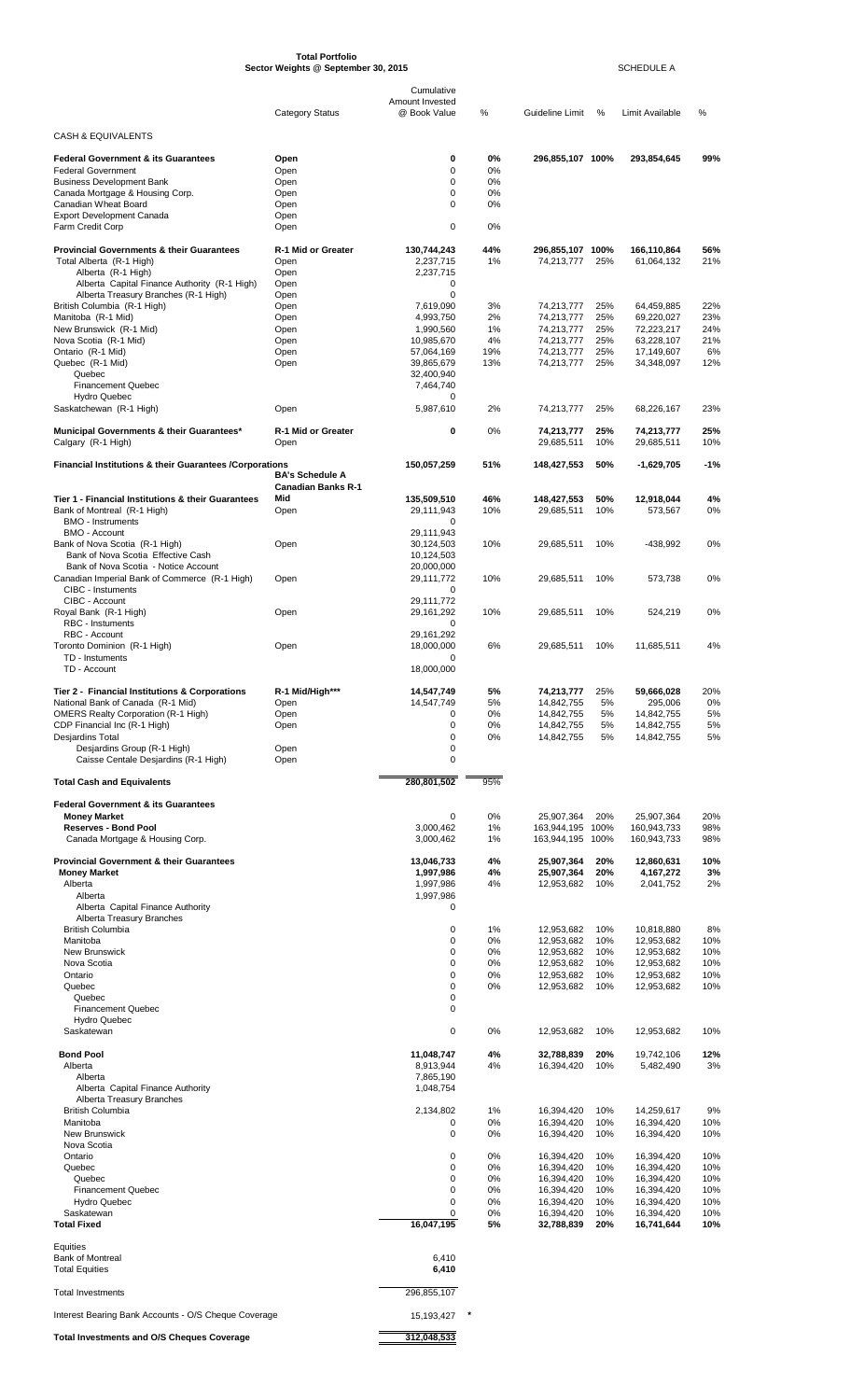#### **Operating Funds** SCHEDULE B **Sector Weights @ September 30, 2015**

|                                                                                     |                                   | Cumulative                      |           |                                |            |                          |            |
|-------------------------------------------------------------------------------------|-----------------------------------|---------------------------------|-----------|--------------------------------|------------|--------------------------|------------|
|                                                                                     | <b>Category Status</b>            | Amount Invested<br>@ Book Value | %         | Guideline Limit                | %          | Limit Available          | %          |
|                                                                                     |                                   |                                 |           |                                |            |                          |            |
| <b>CASH &amp; EQUIVALENTS</b>                                                       |                                   |                                 |           |                                |            |                          |            |
| <b>Federal Government &amp; its Guarantees</b>                                      | Open                              | 0                               | 0%        | 119,670,264 100%               |            | 119,670,264              | 100%       |
| <b>Federal Government</b><br><b>Business Development Bank</b>                       | Open<br>Open                      | 0<br>0                          | 0%<br>0%  |                                |            |                          |            |
| Canada Mortgage & Housing Corp.                                                     | Open                              | 0                               | 0%        |                                |            |                          |            |
| Canadian Wheat Board                                                                | Open                              | 0                               | 0%        |                                |            |                          |            |
| <b>Export Development Canada</b><br>Farm Credit Corp                                | Open<br>Open                      | 0<br>0                          | 0%        |                                |            |                          |            |
|                                                                                     |                                   |                                 |           |                                |            |                          |            |
| <b>Provincial Governments &amp; their Guarantees</b><br>Total Alberta (R-1 High)    | <b>R-1 Mid or Greater</b><br>Open | 55,326,119<br>946,918           | 46%<br>1% | 119,670,264 100%<br>29,917,566 | 25%        | 64,344,145<br>28,125,174 | 54%<br>24% |
| Alberta (R-1 High)                                                                  | Open                              | 946,918                         |           |                                |            |                          |            |
| Alberta Capital Finance Authority (R-1 High)                                        | Open                              | 0                               | 0%        |                                |            |                          |            |
| Alberta Treasury Branches (R-1 High)<br>British Columbia (R-1 High)                 | Open<br>Open                      | 0<br>3,224,116                  | 0%<br>3%  | 29,917,566                     | 25%        | 26,693,450               | 22%        |
| Manitoba (R-1 Mid)                                                                  | Open                              | 2,113,170                       | 2%        | 29,917,566                     | 25%        | 27,804,396               | 23%        |
| New Brunswick (R-1 Mid)                                                             | Open                              | 842,331                         | 1%        | 29,917,566                     | 25%        | 29,075,235               | 24%        |
| Nova Scotia (R-1 Mid)<br>Ontario (R-1 Mid)                                          | Open<br>Open                      | 4,648,728<br>24,147,442         | 4%<br>20% | 29,917,566<br>29,917,566       | 25%<br>25% | 25,268,838<br>5,770,124  | 21%<br>5%  |
| Quebec (R-1 Mid)                                                                    | Open                              | 16,869,678                      | 14%       | 29,917,566                     | 25%        | 13,047,888               | 11%        |
| Quebec                                                                              |                                   | 13,710,877                      |           |                                |            |                          |            |
| <b>Financement Quebec</b><br><b>Hydro Quebec</b>                                    |                                   | 3,158,801<br>0                  |           |                                |            |                          |            |
| Saskatchewan (R-1 High)                                                             | Open                              | 2,533,735                       | 2%        | 29,917,566                     | 25%        | 27,383,831               | 23%        |
| Municipal Governments & their Guarantees*                                           | R-1 Mid or Greater                | 0                               |           | 29,917,566                     | 25%        | 29,917,566               | 25%        |
| Calgary (R-1 High)                                                                  | Open                              |                                 |           | 11,967,026                     | 10%        | 11,967,026               | 10%        |
| Financial Institutions & their Guarantees / Corporations                            |                                   | 63,498,671                      | 53%       | 59,835,132                     | 50%        | $-3,663,539$             | $-3%$      |
|                                                                                     | <b>BA's Schedule A</b>            |                                 |           |                                |            |                          |            |
| Tier 1 - Financial Institutions & their Guarantees                                  | <b>Canadian Banks R-1</b><br>Mid  | 57,342,603                      | 48%       | 59,835,132                     | 50%        | 2,492,529                | 2%         |
| Bank of Montreal (R-1 High)                                                         | Open                              | 12,319,096                      | 10%       | 11,967,026                     | 10%        | $-352,069$               | 0%         |
| <b>BMO - Instruments</b>                                                            |                                   | 0                               |           |                                |            |                          |            |
| <b>BMO - Account</b><br>Bank of Nova Scotia (R-1 High)                              | Open                              | 12,319,096<br>12,747,573        | 11%       | 11,967,026                     | 10%        | -780,547                 | $-1%$      |
| Bank of Nova Scotia Effective Cash                                                  |                                   | 4,284,314                       |           |                                |            |                          |            |
| Bank of Nova Scotia - Notice Account                                                |                                   | 8,463,259                       |           |                                |            |                          |            |
| Canadian Imperial Bank of Commerce (R-1 High)<br><b>CIBC - Instuments</b>           | Open                              | 12,319,023<br>0                 | 10%       | 11,967,026                     | 10%        | $-351,997$               | 0%         |
| CIBC - Account                                                                      |                                   | 12,319,023                      |           |                                |            |                          |            |
| Royal Bank (R-1 High)<br><b>RBC</b> - Instuments                                    | Open                              | 12,339,978 }<br>0 }             | 10%       | 11,967,026                     | 10%        | -372,952                 | 0%         |
| RBC - Account                                                                       |                                   | 12,339,978                      |           |                                |            |                          |            |
| Toronto Dominion (R-1 High)                                                         | Open                              | 7,616,933                       | 6%        | 11,967,026                     | 10%        | 4,350,093                | 4%         |
| TD - Instuments<br>TD - Account                                                     |                                   | 0<br>7,616,933                  |           |                                |            |                          |            |
|                                                                                     |                                   |                                 |           |                                |            |                          |            |
| Tier 2 - Financial Institutions & Corporations<br>National Bank of Canada (R-1 Mid) | R-1 Mid/High***<br>Open           | 6,156,068<br>6,156,068          | 5%<br>5%  | 29,917,566<br>5,983,513        | 25%<br>5%  | 23,761,498<br>$-172,555$ | 20%<br>0%  |
| <b>OMERS Realty Corporation (R-1 High)</b>                                          | Open                              | 0                               | 0%        | 5,983,513                      | 5%         | 5,983,513                | 5%         |
| CDP Financial Inc (R-1 High)                                                        | Open                              | 0                               | 0%        | 5,983,513                      | 5%         | 5,983,513                | 5%         |
| <b>Desjardins Total</b><br>Desjardins Group (R-1 High)                              | Open                              | 0<br>0                          | 0%        | 5,983,513                      | 5%         | 5,983,513                | 5%         |
| Caisse Centale Desjardins (R-1 High)                                                | Open                              | 0                               |           |                                |            |                          |            |
| <b>Total Investments</b>                                                            |                                   | 118,824,790                     | 99%       |                                |            |                          |            |
|                                                                                     |                                   |                                 |           |                                |            |                          |            |
| <b>Federal Government &amp; its Guarantees</b><br><b>Money Market</b>               |                                   | 0                               | 0%        | 23,934,053                     | 20%        | 23,934,053               | 20%        |
| <b>Reserves - Bond Pool</b>                                                         |                                   | 0                               | 0%        | 23,934,053 100%                |            | 23,934,053               | 20%        |
| Canada Mortgage & Housing Corp.                                                     |                                   | 0                               |           |                                |            |                          |            |
| <b>Provincial Government &amp; their Guarantees</b>                                 |                                   | 845,474                         | 1%        | 23,934,053                     | 20%        | 23,088,579               | 19%        |
| <b>Money Market</b>                                                                 |                                   | 845,474                         | 1%        | 23,934,053                     | 20%        | 23,088,579               | 19%        |
| Alberta<br>Alberta                                                                  |                                   | 845,474<br>845,474              | 1%        | 11,967,026                     | 10%        | 11,121,553               | 9%         |
| Alberta Capital Finance Authority                                                   |                                   | 0                               |           |                                |            |                          |            |
| Alberta Treasury Branches<br><b>British Columbia</b>                                |                                   | 0                               | 0%        | 11,967,026                     | 10%        | 11,967,026               | 10%        |
| Manitoba                                                                            |                                   | 0                               | 0%        | 11,967,026                     | 10%        | 11,967,026               | 10%        |
| <b>New Bruswick</b>                                                                 |                                   | 0                               | 0%        | 11,967,026                     | 10%        | 11,967,026               | 10%        |
| Nova Scotia<br>Ontario                                                              |                                   | 0<br>0                          | 0%<br>0%  | 11,967,026<br>11,967,026       | 10%<br>10% | 11,967,026<br>11,967,026 | 10%<br>10% |
| Quebec                                                                              |                                   | 0                               | 0%        | 11,967,026                     | 10%        | 11,967,026               | 10%        |
| Quebec                                                                              |                                   | 0                               |           |                                |            |                          |            |
| <b>Financement Quebec</b><br><b>Hydro Quebec</b>                                    |                                   | 0                               |           |                                |            |                          |            |
| Saskatewan                                                                          |                                   | 0                               | 0%        | 11,967,026                     | 10%        | 11,967,026               | 10%        |
| <b>Bond Pool</b>                                                                    |                                   | 0                               | 1%        | 23,934,053                     | 20%        | 23,088,579               | 19%        |
| Alberta                                                                             |                                   | 0                               | 1%        | 11,967,026                     | 10%        | 11,121,553               | 9%         |
| Alberta                                                                             |                                   | 0                               |           |                                |            |                          |            |
| Alberta Capital Finance Authority<br>Alberta Treasury Branches                      |                                   | 0<br>0                          |           |                                |            |                          |            |
| <b>British Columbia</b>                                                             |                                   | 0                               | 0%        | 11,967,026                     | 10%        | 11,967,026               | 10%        |
| Manitoba<br><b>New Bruswick</b>                                                     |                                   | 0<br>0                          | 0%<br>0%  | 11,967,026<br>11,967,026       | 10%<br>10% | 11,967,026<br>11,967,026 | 10%<br>10% |
| Nova Scotia                                                                         |                                   | 0                               | 0%        | 11,967,026                     | 10%        | 11,967,026               | 10%        |
| Ontario                                                                             |                                   | 0                               | 0%        | 11,967,026                     | 10%        | 11,967,026               | 10%        |
| Quebec<br>Quebec                                                                    |                                   | 0<br>0                          | 0%        | 11,967,026                     | 10%        | 11,967,026               | 10%        |
| <b>Financement Quebec</b>                                                           |                                   | 0                               |           |                                |            |                          |            |
| <b>Hydro Quebec</b><br>Saskatewan                                                   |                                   | 0                               | 0%        | 11,967,026                     | 10%        | 11,967,026               | 10%        |
| <b>Total Fixed</b>                                                                  |                                   | 845,474                         | 1%        | 23,934,053                     | 20%        | 23,088,579               | 19%        |
| <b>Total Investments</b>                                                            |                                   | 119,670,264                     |           |                                |            |                          |            |
|                                                                                     |                                   |                                 |           |                                |            |                          |            |
| Interest Bearing Bank Accounts - O/S Cheque Coverage                                |                                   | 15,193,427                      |           |                                |            |                          |            |
| <b>Total Investments and O/S Cheques Coverage</b>                                   |                                   | 134,863,691                     |           |                                |            |                          |            |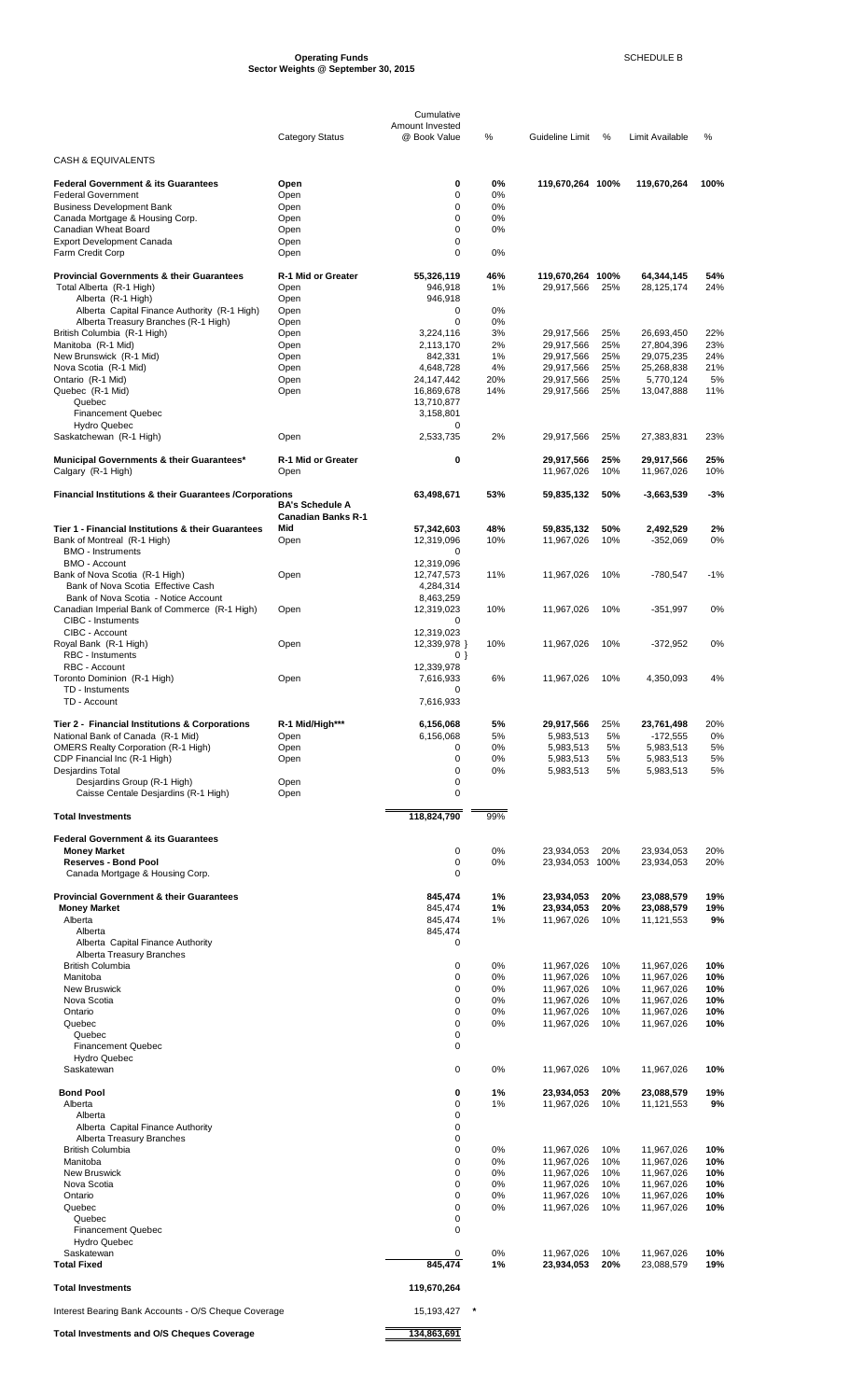#### **Capital Funds** SCHEDULE C **Sector Weights @ September 30, 2015**

|                                                                                   |                            | Cumulative                      |                   |                            |             |                  |             |
|-----------------------------------------------------------------------------------|----------------------------|---------------------------------|-------------------|----------------------------|-------------|------------------|-------------|
|                                                                                   | <b>Category Status</b>     | Amount Invested<br>@ Book Value | $\%$              | Guideline Limit            | %           | Limit Available  | %           |
| <b>CASH &amp; EQUIVALENTS</b>                                                     |                            |                                 |                   |                            |             |                  |             |
| <b>Federal Government &amp; its Guarantees</b>                                    | Open                       | 0                               | 0%                | 0                          | 100%        | 0                | 0%          |
| <b>Federal Government</b>                                                         | Open                       | 0                               | 0%                |                            |             |                  |             |
| <b>Business Development Bank</b><br>Canada Mortgage & Housing Corp.               | Open                       | 0<br>0                          | 0%<br>0%          |                            |             |                  |             |
| Canadian Wheat Board                                                              | Open<br>Open               | 0                               | 0%                |                            |             |                  |             |
| <b>Export Development Canada</b>                                                  | Open                       |                                 |                   |                            |             |                  |             |
| Farm Credit Corp                                                                  | Open                       | 0                               | 0%                |                            |             |                  |             |
| <b>Provincial Governments &amp; their Guarantees</b>                              | R-1 Mid or Greater         | 0                               | 0%                | 0                          | 100%        | 0                | 0%          |
| Total Alberta (R-1 High)                                                          | Open                       | 0<br>0                          | 0%                | $\mathbf 0$                | 25%         | 0                | 0%          |
| Alberta (R-1 High)<br>Alberta Capital Finance Authority (R-1 High)                | Open<br>Open               | 0                               |                   |                            |             |                  |             |
| Alberta Treasury Branches (R-1 High)                                              | Open                       | 0                               |                   |                            |             |                  |             |
| British Columbia (R-1 High)<br>Manitoba (R-1 Mid)                                 | Open<br>Open               | $\mathbf 0$<br>0                | 0%<br>0%          | 0<br>$\mathbf 0$           | 25%<br>25%  | 0<br>0           | 0%<br>0%    |
| New Brunswick (R-1 Mid)                                                           | Open                       | $\Omega$                        | 0%                | $\mathbf 0$                | 25%         | 0                | 0%          |
| Nova Scotia (R-1 Mid)                                                             | Open                       |                                 | 0%                | $\mathbf 0$                | 25%         | $\mathbf 0$      | 0%          |
| Ontario (R-1 Mid)<br>Quebec (R-1 Mid)                                             | Open<br>Open               | 0<br>0                          | 0%<br>0%          | $\mathbf 0$<br>$\mathbf 0$ | 25%<br>25%  | 0<br>0           | 0%<br>0%    |
| Quebec                                                                            |                            |                                 |                   |                            |             |                  |             |
| <b>Financement Quebec</b><br><b>Hydro Quebec</b>                                  |                            |                                 |                   |                            |             |                  |             |
| Saskatchewan (R-1 High)                                                           | Open                       |                                 | 0%                | $\mathbf 0$                | 25%         | 0                | 0%          |
| Municipal Governments & their Guarantees*<br>Calgary (R-1 High)                   | R-1 Mid or Greater<br>Open | 0                               |                   | $\bf{0}$<br>0              | 25%<br>10%  | 0<br>0           | 0%<br>0%    |
| <b>Financial Institutions &amp; their Guarantees /Corporations</b>                |                            | 0                               | 0%                | 0                          | 50%         | 0                | 0%          |
|                                                                                   | <b>BA's Schedule A</b>     |                                 |                   |                            |             |                  |             |
|                                                                                   | <b>Canadian Banks R-1</b>  |                                 |                   |                            |             |                  |             |
| Tier 1 - Financial Institutions & their Guarantees<br>Bank of Montreal (R-1 High) | Mid<br>Open                | 0<br>0                          | 0%<br>0%          | 0<br>$\mathbf 0$           | 50%<br>10%  | 0<br>0           | 0%<br>0%    |
| <b>BMO - Instruments</b>                                                          |                            | 0                               |                   |                            |             |                  |             |
| <b>BMO - Account</b>                                                              |                            | 0                               |                   |                            |             |                  |             |
| Bank of Nova Scotia (R-1 High)<br>Bank of Nova Scotia Effective Cash              | Open                       | $\mathbf 0$<br>0                | 0%                | $\mathbf 0$                | 10%         | 0                | 0%          |
| Bank of Nova Scotia - Notice Account                                              |                            | $\mathbf 0$                     |                   |                            |             |                  |             |
| Canadian Imperial Bank of Commerce (R-1 High)                                     | Open                       | 0                               | 0%                | 0                          | 10%         | 0                | 0%          |
| CIBC - Instuments<br>CIBC - Account                                               |                            | 0<br>$\mathbf 0$                |                   |                            |             |                  |             |
| Royal Bank (R-1 High)                                                             | Open                       | $0$ }                           | 0%                | 0                          | 10%         | 0                | 0%          |
| <b>RBC</b> - Instuments<br>RBC - Account                                          |                            | $0$ }<br>0                      |                   |                            |             |                  |             |
| Toronto Dominion (R-1 High)                                                       | Open                       | 0                               | 0%                | 0                          | 10%         | 0                | 0%          |
| TD - Instuments<br>TD - Account                                                   |                            | 0<br>$\mathbf 0$                |                   |                            |             |                  |             |
| <b>Tier 2 - Financial Institutions &amp; Corporations</b>                         | R-1 Mid/High***            | 0                               | 0%                | 0                          | 25%         | 0                | 0%          |
| National Bank of Canada (R-1 Mid)                                                 | Open                       | 0                               | 0%                | $\pmb{0}$                  | 5%          | 0                | 0%          |
| <b>OMERS Realty Corporation (R-1 High)</b>                                        | Open                       | 0<br>0                          | 0%                | $\mathbf 0$<br>$\mathbf 0$ | 5%          | 0                | 0%<br>0%    |
| CDP Financial Inc (R-1 High)<br>Desjardins Total                                  | Open                       | 0                               | 0%<br>0%          | $\mathbf 0$                | 5%<br>5%    | 0<br>$\mathbf 0$ | 0%          |
| Desjardins Group (R-1 High)                                                       | Open                       | 0                               |                   |                            |             |                  |             |
| Caisse Centale Desjardins (R-1 High)                                              | Open                       | 0                               |                   |                            |             |                  |             |
| <b>Total Investments</b>                                                          |                            | 0                               | 0%                |                            |             |                  |             |
| <b>Federal Government &amp; its Guarantees</b>                                    |                            |                                 |                   |                            |             |                  |             |
| <b>Money Market</b><br><b>Reserves - Bond Pool</b>                                |                            | 0<br>0                          | $\mathbf 0$<br>0% | 0                          | 20%<br>100% | 0                | 0 20%<br>0% |
| Canada Mortgage & Housing Corp.                                                   |                            | 0                               |                   |                            | 100%        |                  |             |
|                                                                                   |                            |                                 |                   |                            |             |                  |             |
| <b>Provincial Government &amp; their Guarantees</b><br><b>Money Market</b>        |                            | 0<br>0                          | 0%<br>0%          | 0<br>0                     | 20%<br>20%  | 0<br>0           | 0%<br>0%    |
| Alberta                                                                           |                            | 0                               | 0%                | $\mathbf 0$                | 10%         | 0                | 0%          |
| Alberta                                                                           |                            |                                 |                   |                            |             |                  |             |
| Alberta Capital Finance Authority<br>Alberta Treasury Branches                    |                            | 0                               |                   |                            |             |                  |             |
| <b>British Columbia</b>                                                           |                            | 0                               | 0%                | 0                          | 10%         | 0                | 0%          |
| Manitoba<br><b>New Bruswick</b>                                                   |                            | 0<br>0                          | 0%<br>0%          | 0<br>$\mathbf 0$           | 10%<br>10%  | 0<br>0           | 0%<br>0%    |
| Nova Scotia                                                                       |                            |                                 |                   |                            |             |                  |             |
| Ontario                                                                           |                            | 0                               | 0%                | 0                          | 10%         | 0                | 0%          |
| Quebec<br>Quebec                                                                  |                            | 0<br>0                          | 0%                | $\mathbf 0$                | 10%         | 0                | 0%          |
| <b>Financement Quebec</b>                                                         |                            | 0                               |                   |                            |             |                  |             |
| <b>Hydro Quebec</b>                                                               |                            |                                 |                   |                            |             |                  |             |
| Saskatewan                                                                        |                            | 0                               | 0%                | 0                          | 10%         | 0                | 0%          |
| <b>Bond Pool</b>                                                                  |                            | 0                               | 0%                | 0                          | 20%         | 0                | 0%          |
| Alberta                                                                           |                            | 0<br>0                          | 0%                | $\mathbf 0$                | 10%         | 0                | 0%          |
| Alberta<br>Alberta Capital Finance Authority                                      |                            | 0                               |                   |                            |             |                  |             |
| Alberta Treasury Branches                                                         |                            | 0                               |                   |                            |             |                  |             |
| <b>British Columbia</b><br>Manitoba                                               |                            | 0<br>0                          | 0%<br>0%          | 0<br>$\mathbf 0$           | 10%<br>10%  | 0<br>0           | 0%<br>0%    |
| <b>New Bruswick</b>                                                               |                            | 0                               | 0%                | 0                          | 10%         | 0                | 0%          |
| Nova Scotia                                                                       |                            |                                 |                   |                            |             |                  |             |
| Ontario<br>Quebec                                                                 |                            | 0<br>0                          | 0%<br>0%          | 0<br>$\mathbf 0$           | 10%<br>10%  | 0<br>0           | 0%<br>0%    |
| Quebec                                                                            |                            | 0                               |                   |                            |             |                  |             |
| <b>Financement Quebec</b>                                                         |                            | 0                               |                   |                            |             |                  |             |
| <b>Hydro Quebec</b><br>Saskatewan                                                 |                            | 0                               | 0%                | 0                          | 10%         | 0                | 0%          |
| <b>Total Fixed</b>                                                                |                            | 0                               | 0%                | 0                          | 20%         | 0                | 0%          |
| <b>Total Investments</b>                                                          |                            | 0                               |                   |                            |             |                  |             |
| Interest Bearing Bank Accounts - O/S Cheque Coverage                              |                            | 0                               | $\pmb{\ast}$      |                            |             |                  |             |

Total Investments and O/S Cheques Coverage **100 million contract to the Coverage 10**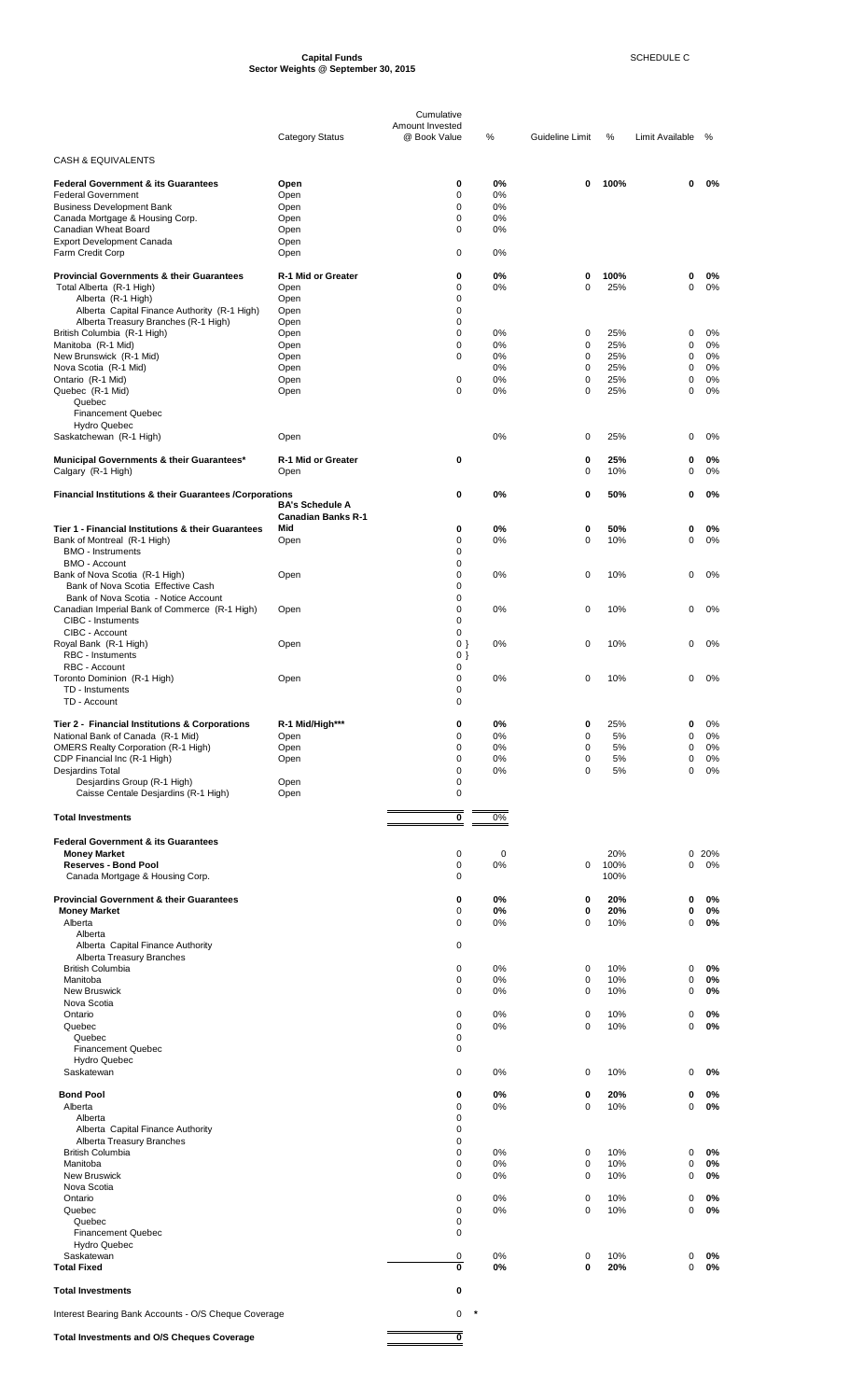#### **Reserve Funds** SCHEDULE D **Sector Weights @ September 30, 2015**

|                                                                                      |                                                         | Cumulative                      |                |                          |            |                          |            |
|--------------------------------------------------------------------------------------|---------------------------------------------------------|---------------------------------|----------------|--------------------------|------------|--------------------------|------------|
|                                                                                      | <b>Category Status</b>                                  | Amount Invested<br>@ Book Value | %              | Guideline Limit          | %          | Limit Available          | %          |
|                                                                                      |                                                         |                                 |                |                          |            |                          |            |
| <b>CASH &amp; EQUIVALENTS</b>                                                        |                                                         |                                 |                |                          |            |                          |            |
| Federal Government & its Guarantees                                                  | Open                                                    | 0                               | 0%             | 173,788,947 100%         |            | 170,788,485              | 98%        |
| <b>Federal Government</b>                                                            | Open                                                    | 0                               | 0%             |                          |            |                          |            |
| <b>Business Development Bank</b><br>Canada Mortgage & Housing Corp.                  | Open<br>Open                                            | 0<br>0                          | 0%<br>0%       |                          |            |                          |            |
| Canadian Wheat Board                                                                 | Open                                                    | 0                               | 0%             |                          |            |                          |            |
| <b>Export Development Canada</b>                                                     | Open                                                    | 0                               |                |                          |            |                          |            |
| Farm Credit Corp                                                                     | Open                                                    | 0                               | 0%             |                          |            |                          |            |
| <b>Provincial Governments &amp; their Guarantees</b>                                 | R-1 Mid or Greater                                      | 73,851,093                      | 42%            | 173,788,947 100%         |            | 99,937,854               | 58%        |
| Total Alberta (R-1 High)                                                             | Open                                                    | 1,263,977                       | 1%             | 43,447,237               | 25%        | 32,140,751               | 18%        |
| Alberta (R-1 High)                                                                   | Open                                                    | 1,263,977                       |                |                          |            |                          |            |
| Alberta Capital Finance Authority (R-1 High)<br>Alberta Treasury Branches (R-1 High) | Open<br>Open                                            | 0<br>0                          |                |                          |            |                          |            |
| British Columbia (R-1 High)                                                          | Open                                                    | 4,303,655                       | 2%             | 43,447,237               | 25%        | 37,008,780               | 21%        |
| Manitoba (R-1 Mid)                                                                   | Open                                                    | 2,820,728                       | 2%             | 43,447,237               | 25%        | 40,626,509               | 23%        |
| New Brunswick (R-1 Mid)                                                              | Open                                                    | 1,124,371                       | 1%             | 43,447,237               | 25%        | 42,322,866               | 24%        |
| Nova Scotia (R-1 Mid)<br>Ontario (R-1 Mid)                                           | Open<br>Open                                            | 6,205,273<br>32,232,786         | 19%            | 43,447,237<br>43,447,237 | 25%<br>25% | 37,241,964<br>11,214,450 | 21%<br>6%  |
| Quebec (R-1 Mid)                                                                     | Open                                                    | 22,518,192                      | 13%            | 43,447,237               | 25%        | 20,929,045               | 12%        |
| Quebec                                                                               |                                                         | 18,301,722                      |                |                          |            |                          |            |
| <b>Financement Quebec</b>                                                            |                                                         | 4,216,470                       |                |                          |            |                          |            |
| <b>Hydro Quebec</b><br>Saskatchewan (R-1 High)                                       | Open                                                    | 0<br>3,382,111                  | 2%             | 43,447,237               | 25%        | 40,065,126               | 23%        |
|                                                                                      |                                                         |                                 |                |                          |            |                          |            |
| Municipal Governments & their Guarantees*<br>Calgary (R-1 High)                      | R-1 Mid or Greater<br>Open                              | 0                               |                | 43,447,237<br>17,378,895 | 25%<br>10% | 43,447,237<br>17,378,895 | 25%<br>10% |
| Financial Institutions & their Guarantees /Corporations                              |                                                         | 84,760,080                      | 49%            | 86,894,473               | 50%        | 2,134,393                | 1%         |
|                                                                                      |                                                         |                                 |                |                          |            |                          |            |
| Tier 1 - Financial Institutions & their Guarantees                                   | <b>BA's Schedule A</b><br><b>Canadian Banks R-1 Mid</b> |                                 | 44%            |                          | 50%        |                          |            |
| Bank of Montreal (R-1 High)                                                          | Open                                                    | 76,542,761<br>16,443,927        | 9%             | 86,894,473<br>17,378,895 | 10%        | 10,351,712<br>934,967    | 6%<br>1%   |
| <b>BMO - Instruments</b>                                                             |                                                         | 0                               |                |                          |            |                          |            |
| <b>BMO - Account</b>                                                                 |                                                         | 16,443,927                      |                |                          |            |                          |            |
| Bank of Nova Scotia (R-1 High)<br>Bank of Nova Scotia Effective Cash                 | Open                                                    | 17,015,873                      | 10%            | 17,378,895               | 10%        | 363,022                  | 0%         |
| Bank of Nova Scotia - Notice Account                                                 |                                                         | 5,718,841<br>11,297,032         |                |                          |            |                          |            |
| Canadian Imperial Bank of Commerce (R-1 High)                                        | Open                                                    | 16,443,831                      | 9%             | 17,378,895               | 10%        | 935,064                  | 1%         |
| CIBC - Instuments                                                                    |                                                         | 0                               |                |                          |            |                          |            |
| CIBC - Account<br>Royal Bank (R-1 High)                                              | Open                                                    | 16,443,831<br>16,471,802 }      | 9%             | 17,378,895               | 10%        | 907,093                  | 1%         |
| <b>RBC</b> - Instuments                                                              |                                                         | $0$ }                           |                |                          |            |                          |            |
| RBC - Account                                                                        |                                                         | 16,471,802                      |                |                          |            |                          |            |
| Toronto Dominion (R-1 High)                                                          | Open                                                    | 10,167,329                      | 6%             | 17,378,895               | 10%        | 7.211.566                | 4%         |
| TD - Instuments<br>TD - Account                                                      |                                                         | $\Omega$<br>10,167,329          |                |                          |            |                          |            |
|                                                                                      |                                                         |                                 |                |                          |            |                          |            |
| Tier 2 - Financial Institutions & Corporations                                       | R-1 Mid/High***                                         | 8,217,319                       | 5%             | 43,447,237               | 25%        | 35,229,918               | 20%        |
| National Bank of Canada (R-1 Mid)<br><b>OMERS Realty Corporation (R-1 High)</b>      | Open<br>Open                                            | 8,217,319<br>0                  | 5%<br>0%       | 8,689,447<br>8,689,447   | 5%<br>5%   | 472,128<br>8,689,447     | 0%<br>5%   |
| CDP Financial Inc (R-1 High)                                                         | Open                                                    | 0                               | 0%             | 8,689,447                | 5%         | 8,689,447                | 5%         |
| Desjardins Total                                                                     |                                                         | 0                               | 0%             | 8,689,447                | 5%         | 8,689,447                | 5%         |
| Desjardins Group (R-1 High)                                                          | Open                                                    | 0                               |                |                          |            |                          |            |
| Caisse Centale Desjardins (R-1 High)                                                 | Open                                                    | 0                               |                |                          |            |                          |            |
| <b>Total Cash and Equivalents</b>                                                    |                                                         | 158,611,173                     | 91%            |                          |            |                          |            |
| <b>Federal Government &amp; its Guarantees</b>                                       |                                                         |                                 |                |                          |            |                          |            |
| <b>Money Market</b>                                                                  |                                                         | $\pmb{0}$                       | $0\%$          | 0                        | 20%        | 0                        | 0%         |
| <b>Reserves - Bond Pool</b>                                                          |                                                         | 3,000,462                       | 2%             | 173,788,947 100%         |            | 170,788,485              | 98%        |
| Canada Mortgage & Housing Corp.                                                      |                                                         | 3,000,462                       |                |                          |            |                          |            |
| <b>Provincial Government &amp; their Guarantees</b>                                  |                                                         | 12,177,311                      | 7%             | 86,894,473               | 50%        | 74,717,162               | 43%        |
| <b>Money Market</b>                                                                  |                                                         | 1,128,565                       | 7%             | 86,894,473               | 50%        | 74,717,162               | 43%        |
| Alberta                                                                              |                                                         | 1,128,565                       | 6%             | 17,378,895               | 10%        | 7,336,385                | 4%         |
| Alberta                                                                              |                                                         | 1,128,565                       |                |                          |            |                          |            |
| Alberta Capital Finance Authority<br>Alberta Treasury Branches                       |                                                         | 0                               |                |                          |            |                          |            |
| <b>British Columbia</b>                                                              |                                                         | 0                               | 1%             | 17,378,895               | 10%        | 15,244,092               | 9%         |
| Manitoba                                                                             |                                                         | 0                               | 0%             | 17,378,895               | 10%        | 17,378,895               | 10%        |
| <b>New Bruswick</b><br>Nova Scotia                                                   |                                                         | 0<br>0                          | $0\%$<br>$0\%$ | 17,378,895<br>17,378,895 | 10%<br>10% | 17,378,895<br>17,378,895 | 10%<br>10% |
| Ontario                                                                              |                                                         | 0                               | $0\%$          | 17,378,895               | 10%        | 17,378,895               | 10%        |
| Quebec                                                                               |                                                         | 0                               | $0\%$          | 17,378,895               | 10%        | 17,378,895               | 10%        |
| Quebec                                                                               |                                                         | 0                               |                |                          |            |                          |            |
| <b>Financement Quebec</b><br><b>Hydro Quebec</b>                                     |                                                         | 0                               |                |                          |            |                          |            |
| Saskatewan                                                                           |                                                         | 0                               | 0%             | 17,378,895               | 10%        | 17,378,895               | 10%        |
|                                                                                      |                                                         |                                 |                |                          |            |                          |            |
| <b>Bond Pool</b>                                                                     |                                                         | 11,048,746                      | 7%             | 86,894,473               | 50%        | 74,717,162               | 43%        |
| Alberta<br>Alberta                                                                   |                                                         | 8,913,944<br>7,865,190          | 6%             | 17,378,895               | 10%        | 7,336,385                | 4%         |
| Alberta Capital Finance Authority                                                    |                                                         | 1,048,754                       |                |                          |            |                          |            |
| Alberta Treasury Branches                                                            |                                                         | 0                               |                |                          |            |                          |            |
| <b>British Columbia</b>                                                              |                                                         | 2,134,802                       | 1%             | 17,378,895               | 10%        | 15,244,092               | 9%         |
| Manitoba<br><b>New Bruswick</b>                                                      |                                                         | 0<br>$\mathbf 0$                | $0\%$<br>$0\%$ | 17,378,895<br>17,378,895 | 10%<br>10% | 17,378,895<br>17,378,895 | 10%<br>10% |
| Nova Scotia                                                                          |                                                         | 0                               | 0%             | 17,378,895               | 10%        | 17,378,895               | 10%        |
| Ontario                                                                              |                                                         | 0                               | 0%             | 17,378,895               | 10%        | 17,378,895               | 10%        |
| Quebec<br>Quebec                                                                     |                                                         | 0<br>0                          | 0%             | 17,378,895               | 10%        | 17,378,895               | 10%        |
| <b>Financement Quebec</b>                                                            |                                                         | 0                               |                |                          |            |                          |            |
| <b>Hydro Quebec</b>                                                                  |                                                         |                                 |                |                          |            |                          |            |
| Saskatewan                                                                           |                                                         |                                 | 0%             | 17,378,895               | 10%        | 17,378,895               | 10%        |
| <b>Total Fixed</b>                                                                   |                                                         | 15, 177, 773                    | 9%             | 173,788,947 100%         |            | 158.611.173              | 91%        |
| <b>Total Investments</b>                                                             |                                                         | 173,788,947                     |                |                          |            |                          |            |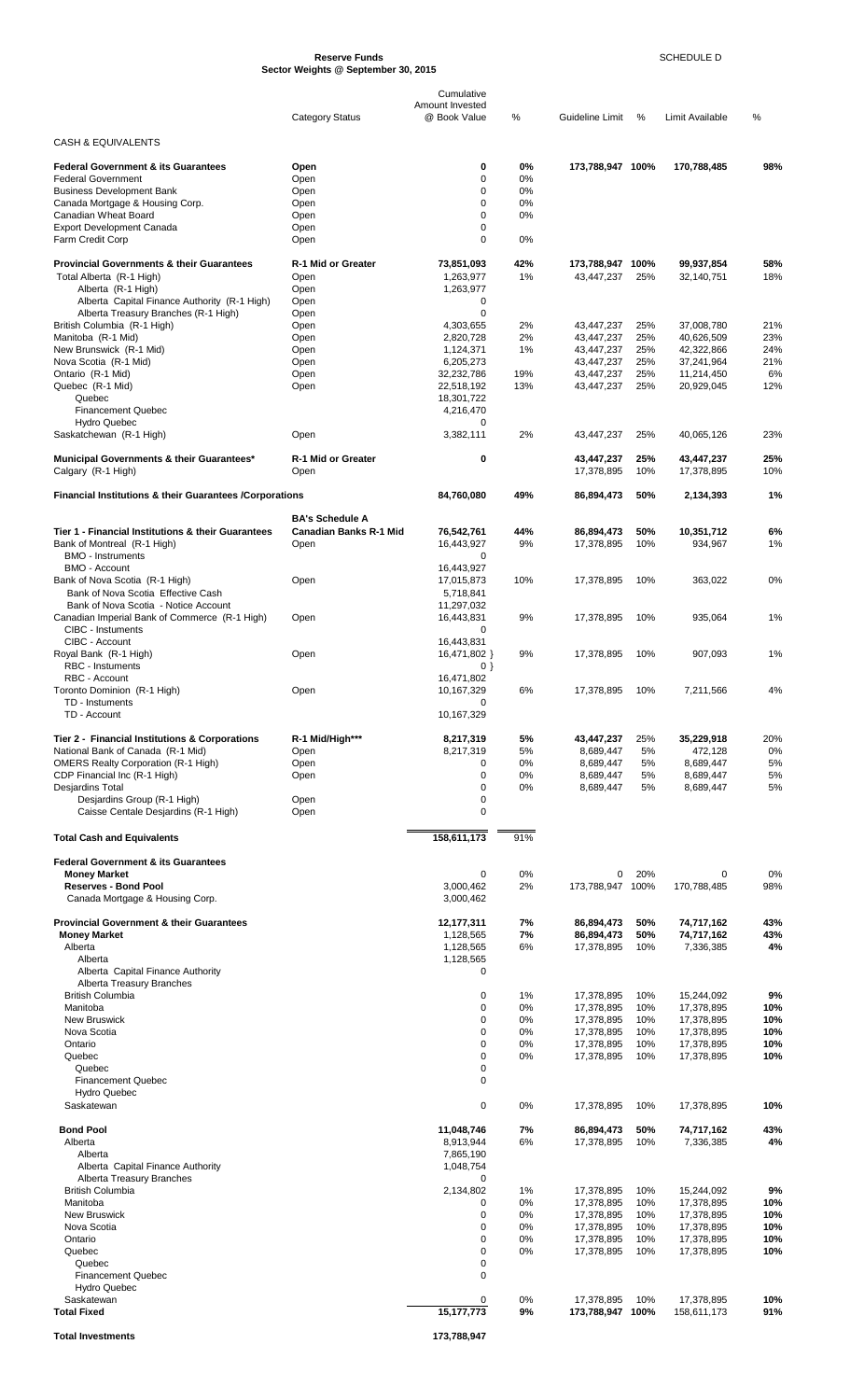#### **Trust Funds** SCHEDULE E **Sector Weights @ September 30, 2015**

|                                                                                 |                                  | Cumulative                      |            |                    |            |                     |            |
|---------------------------------------------------------------------------------|----------------------------------|---------------------------------|------------|--------------------|------------|---------------------|------------|
|                                                                                 | <b>Category Status</b>           | Amount Invested<br>@ Book Value | %          | Guideline Limit    | %          | Limit Available     | %          |
| <b>CASH &amp; EQUIVALENTS</b>                                                   |                                  |                                 |            |                    |            |                     |            |
| <b>Federal Government &amp; its Guarantees</b>                                  | Open                             | 0                               | 0%         | 3,395,895 100%     |            | 3,395,895           | 100%       |
| <b>Federal Government</b>                                                       | Open                             | 0                               | 0%         |                    |            |                     |            |
| <b>Business Development Bank</b>                                                | Open<br>Open                     | 0<br>0                          | 0%<br>0%   |                    |            |                     |            |
| Canada Mortgage & Housing Corp.<br>Canadian Wheat Board                         | Open                             | 0                               | $0\%$      |                    |            |                     |            |
| <b>Export Development Canada</b>                                                | Open                             |                                 |            |                    |            |                     |            |
| Farm Credit Corp                                                                | Open                             | $\mathbf 0$                     | 0%<br>0    |                    |            |                     |            |
| <b>Provincial Governments &amp; their Guarantees</b>                            | R-1 Mid or Greater               | 1,567,031                       | 46%        | 3,395,895 100%     |            | 1,828,864           | 54%        |
| Total Alberta (R-1 High)                                                        | Open                             | 26,820                          | 1%         | 848,974            | 25%        | 798,207             | 24%        |
| Alberta (R-1 High)<br>Alberta Capital Finance Authority (R-1 High)              | Open<br>Open                     | 26,820<br>0                     |            |                    |            |                     |            |
| Alberta Treasury Branches (R-1 High)                                            | Open                             | $\mathbf 0$                     | 0%         |                    |            |                     |            |
| British Columbia (R-1 High)                                                     | Open                             | 91,318                          | 3%<br>2%   | 848,974            | 25%        | 757,655             | 22%<br>23% |
| Manitoba (R-1 Mid)<br>New Brunswick (R-1 Mid)                                   | Open<br>Open                     | 59,852<br>23,858                | 1%         | 848,974<br>848,974 | 25%<br>25% | 789,121<br>825,116  | 24%        |
| Nova Scotia (R-1 Mid)                                                           | Open                             | 131,668                         | 4%         | 848,974            | 25%        | 717,305             | 21%        |
| Ontario (R-1 Mid)<br>Quebec (R-1 Mid)                                           | Open<br>Open                     | 683.941<br>477,809              | 20%<br>14% | 848,974<br>848,974 | 25%<br>25% | 165.033<br>371,165  | 5%<br>11%  |
| Quebec                                                                          |                                  |                                 |            |                    |            |                     |            |
| <b>Financement Quebec</b>                                                       |                                  |                                 |            |                    |            |                     |            |
| <b>Hydro Quebec</b><br>Saskatchewan (R-1 High)                                  | Open                             | 71,764                          | 2%         | 848.974            | 25%        | 777,209             | 23%        |
|                                                                                 |                                  |                                 |            |                    |            |                     |            |
| Municipal Governments & their Guarantees*<br>Calgary (R-1 High)                 | R-1 Mid or Greater<br>Open       | 0                               |            | 848,974<br>339,590 | 25%<br>10% | 848,974<br>339,590  | 25%<br>10% |
| Financial Institutions & their Guarantees / Corporations                        |                                  | 1,798,507                       | 53%        | 1,697,948          | 50%        | $-100,559$          | $-3%$      |
|                                                                                 | <b>BA's Schedule A</b>           |                                 |            |                    |            |                     |            |
| Tier 1 - Financial Institutions & their Guarantees                              | <b>Canadian Banks R-1</b><br>Mid | 1,624,145                       | 48%        | 1,697,948          | 50%        | 73,802              | 2%         |
| Bank of Montreal (R-1 High)                                                     | Open                             | 348,920                         | 10%        | 339,590            | 10%        | $-9,331$            | 0%         |
| <b>BMO - Instruments</b>                                                        |                                  | 0                               |            |                    |            |                     |            |
| <b>BMO - Account</b><br>Bank of Nova Scotia (R-1 High)                          | Open                             | 348,920<br>361,056              | 11%        | 339,590            | 10%        | $-21,467$           | $-1%$      |
| Bank of Nova Scotia Effective Cash                                              |                                  | 121,347                         |            |                    |            |                     |            |
| Bank of Nova Scotia - Notice Account                                            |                                  | 239,709                         |            |                    |            |                     |            |
| Canadian Imperial Bank of Commerce (R-1 High)<br><b>CIBC</b> - Instuments       | Open                             | 348,918<br>0                    | 10%        | 339,590            | 10%        | $-9,329$            | 0%         |
| CIBC - Account                                                                  |                                  | 348,918                         |            |                    |            |                     |            |
| Royal Bank (R-1 High)                                                           | Open                             | 349,512 }                       | 10%        | 339,590            | 10%        | $-9,922$            | 0%         |
| <b>RBC</b> - Instuments<br>RBC - Account                                        |                                  | $0$ }<br>349,512                |            |                    |            |                     |            |
| Toronto Dominion (R-1 High)                                                     | Open                             | 215,738                         | 6%         | 339,590            | 10%        | 123,851             | 4%         |
| TD - Instuments<br>TD - Account                                                 |                                  | 0<br>215,738                    |            |                    |            |                     |            |
|                                                                                 |                                  |                                 |            |                    |            |                     |            |
| Tier 2 - Financial Institutions & Corporations                                  | R-1 Mid/High***                  | 174,362                         | 5%         | 848,974            | 25%        | 674,612             | 20%        |
| National Bank of Canada (R-1 Mid)<br><b>OMERS Realty Corporation (R-1 High)</b> | Open<br>Open                     | 174,362<br>0                    | 5%<br>0%   | 169,795<br>169,795 | 5%<br>5%   | $-4,567$<br>169,795 | 0%<br>5%   |
| CDP Financial Inc (R-1 High)                                                    | Open                             | 0                               | 0%         | 169,795            | 5%         | 169,795             | 5%         |
| Desjardins Total                                                                |                                  | 0<br>$\mathbf 0$                | 0%         | 169,795            | 5%         | 169,795             | 5%         |
| Desjardins Group (R-1 High)<br>Caisse Centale Desjardins (R-1 High)             | Open<br>Open                     | 0                               |            |                    |            |                     |            |
|                                                                                 |                                  |                                 |            |                    |            |                     |            |
| <b>Total Cash and Equivalents</b>                                               |                                  | 3,365,538                       | 99%        |                    |            |                     |            |
| <b>Federal Government &amp; its Guarantees</b><br><b>Money Market</b>           |                                  | 0                               | 0%         | 0                  | 20%        | 0                   | 0%         |
| <b>Reserves - Bond Pool</b>                                                     |                                  | 0                               | 0%         | 3,395,895 100%     |            | 3,395,895           | 100%       |
| Canada Mortgage & Housing Corp.                                                 |                                  | 0                               |            |                    |            |                     |            |
| <b>Provincial Government &amp; their Guarantees</b>                             |                                  | 23,947                          | 1%         | 3,395,895 100%     |            | 3,371,948           | 99%        |
| <b>Money Market</b>                                                             |                                  | 23,947                          | 100%       | 3,395,895 100%     |            | 3,371,948           | 99%        |
| Alberta<br>Alberta                                                              |                                  | 23,947<br>23,947                | 1%         | 339,590            | 10%        | 315,643             | 9%         |
| Alberta Capital Finance Authority                                               |                                  | 0                               |            |                    |            |                     |            |
| Alberta Treasury Branches<br><b>British Columbia</b>                            |                                  | 0                               | 0%         | 339,590            | 10%        | 339,590             | 10%        |
| Manitoba                                                                        |                                  | 0                               | 0%         | 339,590            | 10%        | 339,590             | 10%        |
| <b>New Bruswick</b>                                                             |                                  | 0                               | 0%         | 339,590            | 10%        | 339,590             | 10%        |
| Nova Scotia<br>Ontario                                                          |                                  | 0<br>0                          | 0%<br>0%   | 339,590<br>339,590 | 10%<br>10% | 339,590<br>339,590  | 10%<br>10% |
| Quebec                                                                          |                                  | 0                               | 0%         | 339,590            | 10%        | 339,590             | 10%        |
| Quebec                                                                          |                                  | 0                               |            |                    |            |                     |            |
| <b>Financement Quebec</b><br><b>Hydro Quebec</b>                                |                                  | 0                               |            |                    |            |                     |            |
| Saskatewan                                                                      |                                  | 0                               | 0%         | 339,590            | 10%        | 339,590             | 10%        |
| <b>Bond Pool</b>                                                                |                                  | 0                               | 1%         | 3,395,895          | 100%       | 3,371,948           | 99%        |
| Alberta                                                                         |                                  | 0                               | 1%         | 339,590            | 10%        | 315,643             | 9%         |
| Alberta                                                                         |                                  | 0                               |            |                    |            |                     |            |
| Alberta Capital Finance Authority<br>Alberta Treasury Branches                  |                                  | 0<br>0                          |            |                    |            |                     |            |
| <b>British Columbia</b>                                                         |                                  | 0                               | 0%         | 339,590            | 10%        | 339,590             | 10%        |
| Manitoba<br><b>New Bruswick</b>                                                 |                                  | 0<br>0                          | 0%<br>0%   | 339,590<br>339,590 | 10%<br>10% | 339,590<br>339,590  | 10%<br>10% |
| Nova Scotia                                                                     |                                  | 0                               | 0%         | 339,590            | 10%        | 339,590             | 10%        |
| Ontario                                                                         |                                  | 0                               | 0%         | 339,590            | 10%        | 339,590             | 10%        |
| Quebec<br>Quebec                                                                |                                  | 0<br>0                          | 0%         | 339,590            | 10%        | 339,590             | 10%        |
| <b>Financement Quebec</b>                                                       |                                  | 0                               |            |                    |            |                     |            |
| <b>Hydro Quebec</b><br>Saskatewan                                               |                                  | 0                               |            |                    | 10%        |                     |            |
| <b>Total Fixed</b>                                                              |                                  | 23,947                          | 0%         | 339,590            |            | 339,590             | 10%        |
| <b>Equities</b>                                                                 |                                  |                                 |            |                    |            |                     |            |
| <b>Bank of Montreal</b>                                                         |                                  | 6,410                           |            |                    |            |                     |            |
| <b>Total Equities</b>                                                           |                                  | 6,410                           |            |                    |            |                     |            |

Total Investments **3,395,895** 

÷,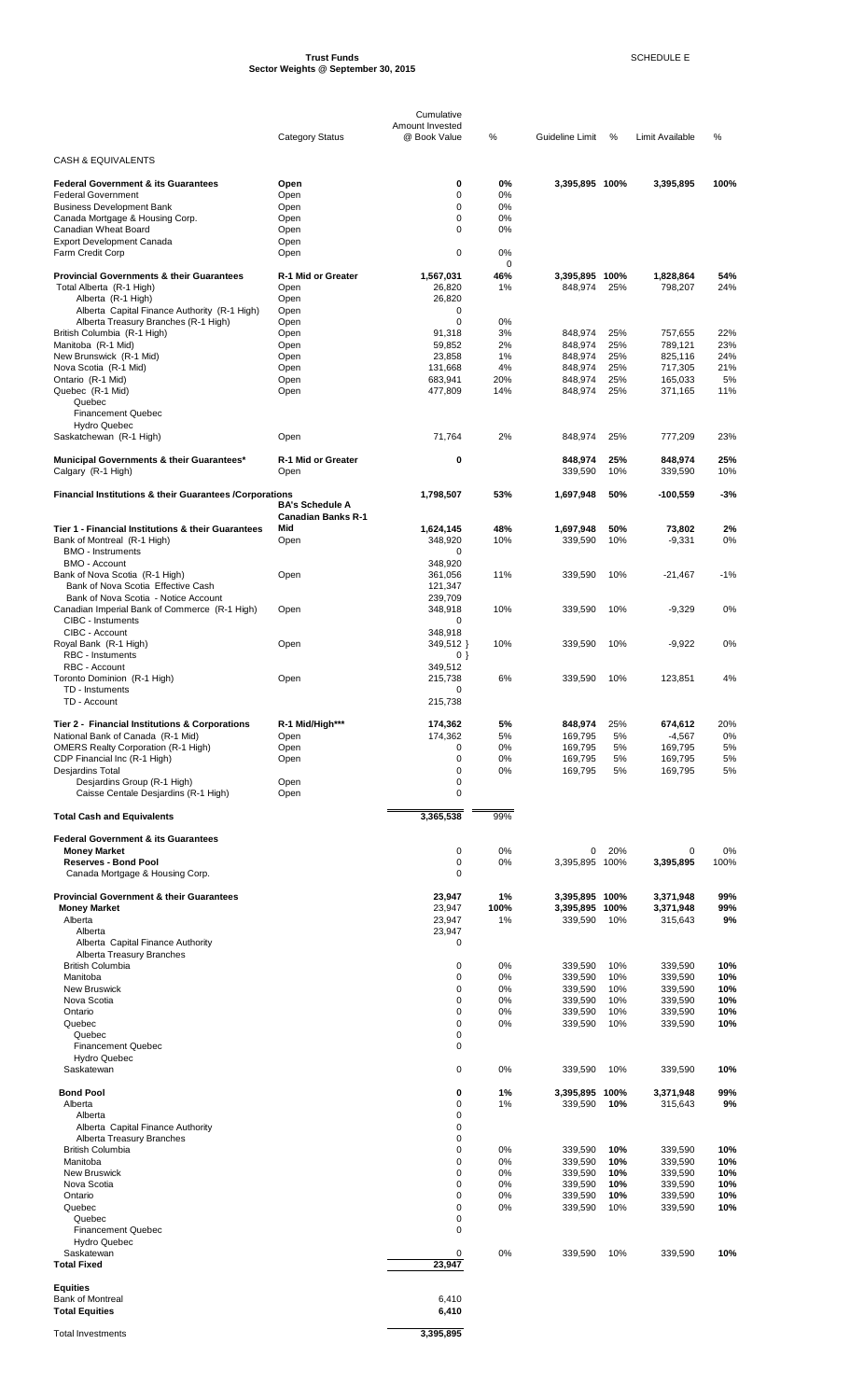# **Appendix A**

| <b>Economic Statistics</b> |                      |                     |  |  |  |  |
|----------------------------|----------------------|---------------------|--|--|--|--|
|                            | Canada               | <b>US</b>           |  |  |  |  |
| Unemployment               | Jul 6.8%, Aug 7.0%,  | Jul 5.3%, Aug 5.1%, |  |  |  |  |
| Rate                       | Sep 7.1%             | Sep 5.1%            |  |  |  |  |
| Jobs Created /             | Jul 6.6, Aug 12, Sep | Jul 223, Aug 153,   |  |  |  |  |
| (Lost) ('000's)            | 12                   | Sep 137             |  |  |  |  |
| CPI (year over             | Jul 1.3%, Aug 1.3%,  | Jul .2%, Aug .2%,   |  |  |  |  |
| year)                      | Sep 1.0%             | Sep 0%              |  |  |  |  |
| CPI-X (Core) (year         | Jul 2.4%, Aug 2.1%,  | Jul 1.8%, Aug 1.8%, |  |  |  |  |
| over year)                 | Sep 2.1%             | Sep 1.9%            |  |  |  |  |
| <b>GDP</b>                 | Q3: N/A              | $Q3(A)$ 1.5%        |  |  |  |  |

# Central Bank Activities

- July 15th Bank of Canada lowers overnight rate to .50%
- July 29th U.S. Federal Open Market Committee maintains Target Range of 0% to .25%
- Sep 09th Bank of Canada Maintains overnight rate at .50%
- Sep 17th U.S. Federal Open Market Committee maintains Target Range of 0% to .25%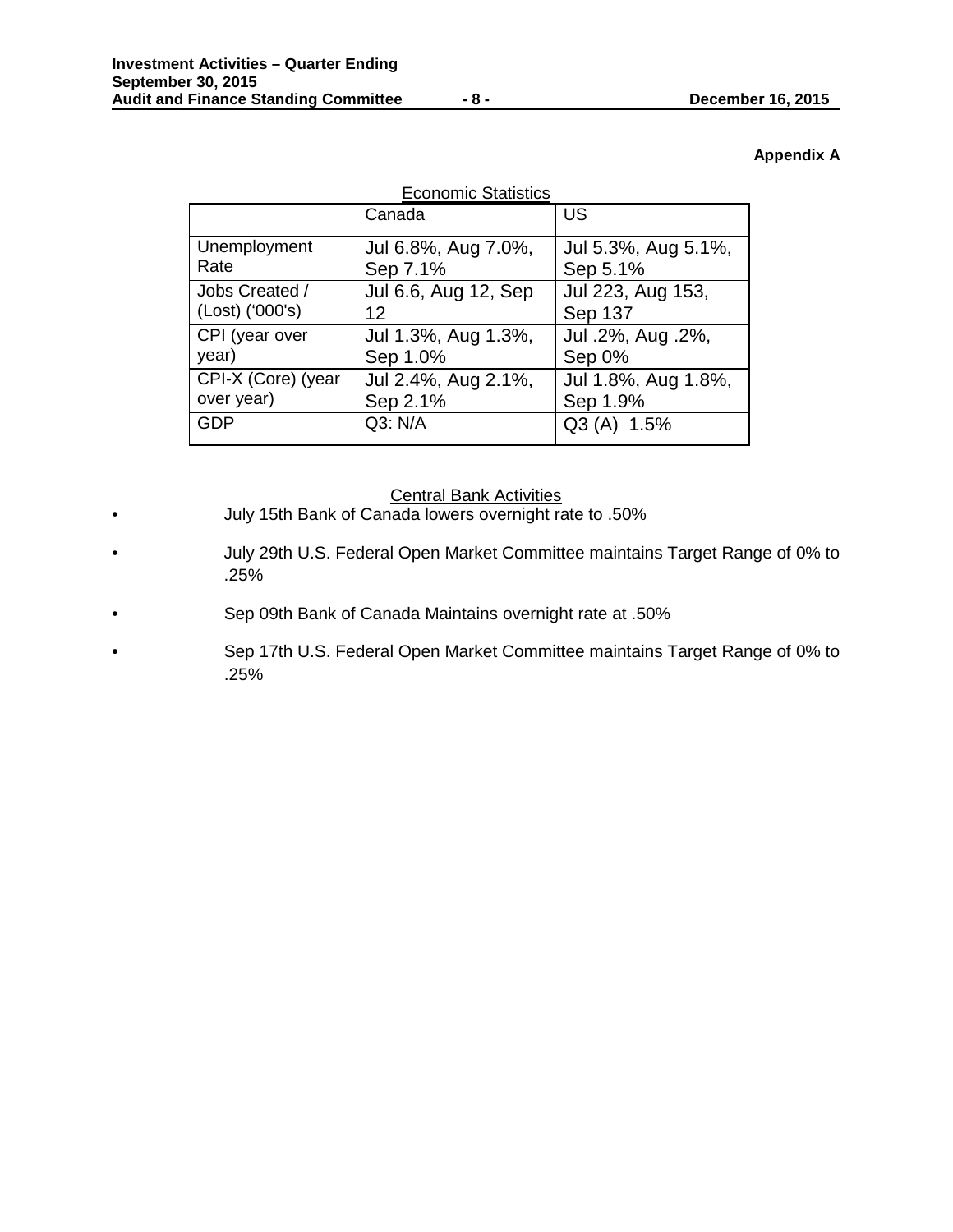# **Appendix B**

#### List of Eligible Investments

The Government of Canada & Its Guarantees: Federal Government Business Development Bank Canada Mortgage & Housing Corporation Canadian Wheat Board Export Development Canada Farm Credit Corporation Provincial Governments & Their Guarantees: The Province of Alberta & Its Guarantees The Province of British Columbia & Its Guarantees The Province of Manitoba & Its Guarantees The Province of New Brunswick & Its Guarantees The Province of Ontario & Its Guarantees The Province of Quebec & Its Guarantees The Province of Saskatchewan & Its Guarantees The Province of Nova Scotia Municipal Governments & Their Guarantees: The Municipality of Calgary & Its Guarantees Financial Institutions & Their Guarantees (Tier 1): The Bank of Montreal & Its Guarantees The Bank of Nova Scotia & Its Guarantees Canadian Imperial Bank of Commerce & Its Guarantees Royal Bank of Canada & Its Guarantees Toronto Dominion Bank & Its Guarantees

Financial Institutions & Corporations (Tier 2): Desjardins Group Caisse Centrale Desjardins CDP Financial Inc. National Bank of Canada OMERS Finance Trust